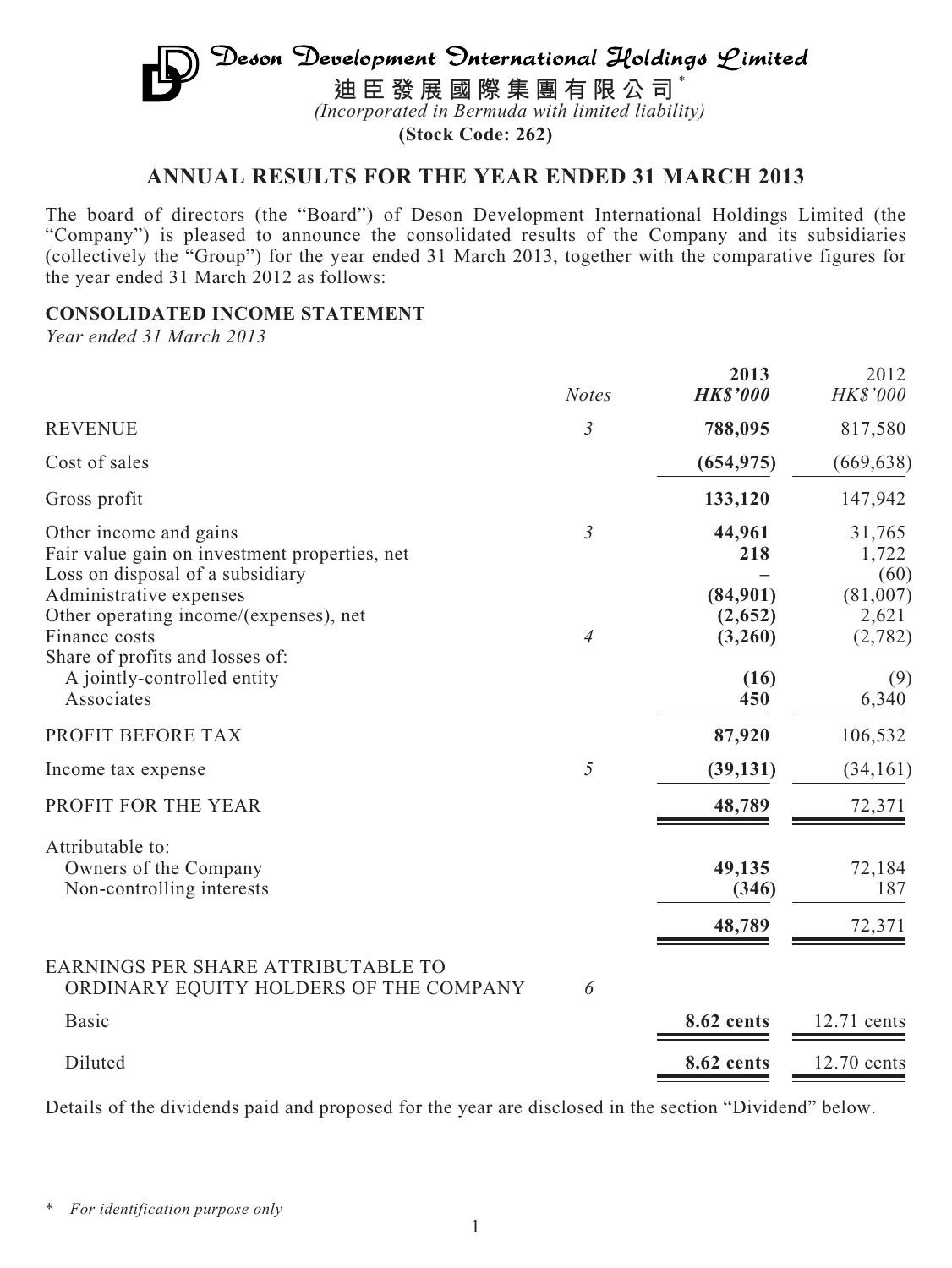# **CONSOLIDATED STATEMENT OF COMPREHENSIVE INCOME**

*Year ended 31 March 2013*

|                                                           | 2013<br><b>HK\$'000</b> | 2012<br>HK\$'000 |
|-----------------------------------------------------------|-------------------------|------------------|
| PROFIT FOR THE YEAR                                       | 48,789                  | 72,371           |
| OTHER COMPREHENSIVE INCOME                                |                         |                  |
| Surplus on revaluation of leasehold land and buildings    | 48,007                  | 16,164           |
| Income tax effect                                         | (7,982)                 | (3,225)          |
|                                                           | 40,025                  | 12,939           |
| Share of other comprehensive income of associates         | 1,532                   | 111              |
| Exchange differences on translation of foreign operations | 5,067                   | 14,649           |
| OTHER COMPREHENSIVE INCOME FOR THE                        |                         |                  |
| YEAR, NET OF TAX                                          | 46,624                  | 27,699           |
| TOTAL COMPREHENSIVE INCOME FOR THE YEAR                   | 95,413                  | 100,070          |
| Attributable to:                                          |                         |                  |
| Owners of the Company                                     | 95,728                  | 98,197           |
| Non-controlling interests                                 | (315)                   | 1,873            |
|                                                           | 95,413                  | 100,070          |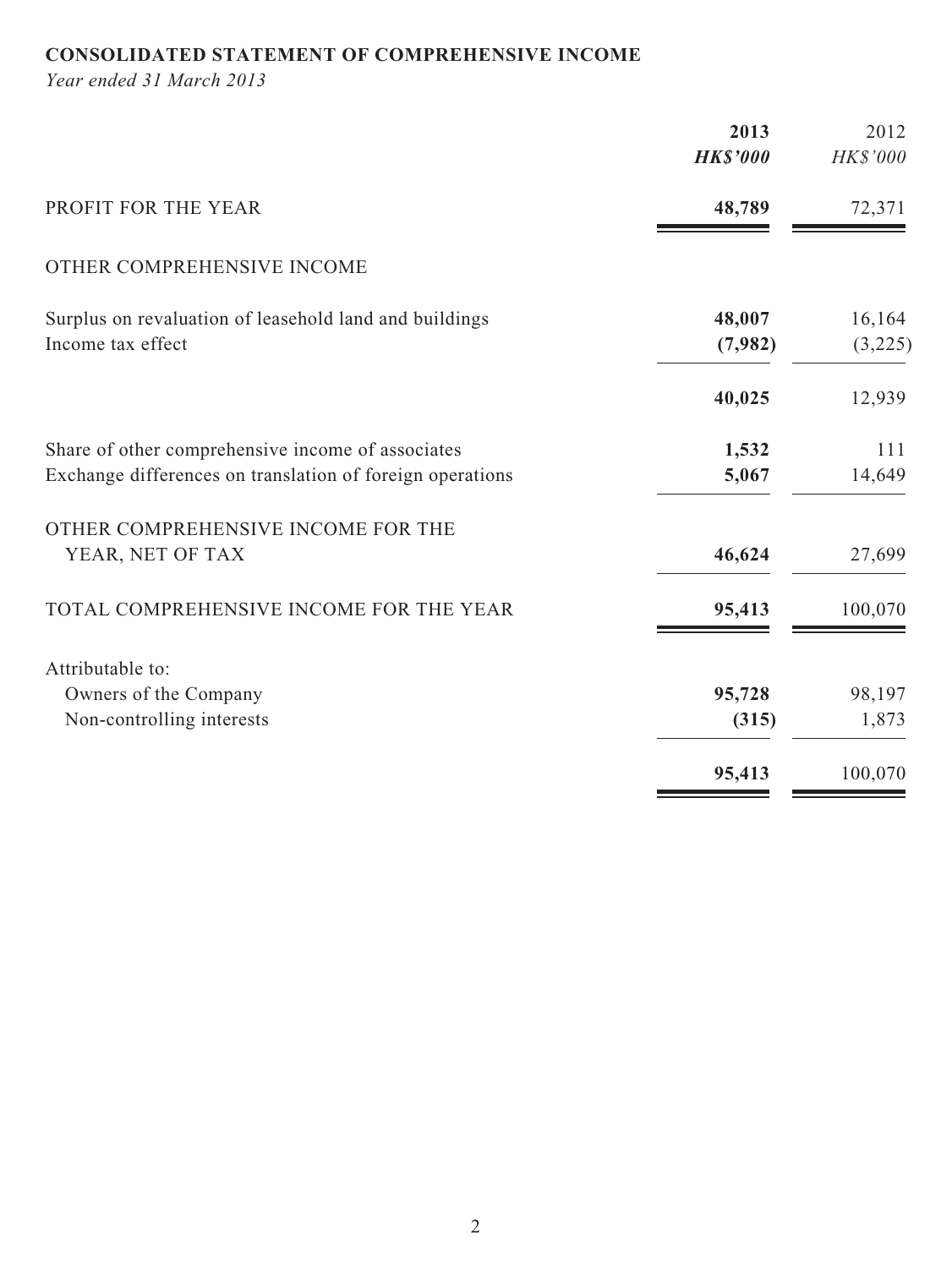# **CONSOLIDATED STATEMENT OF FINANCIAL POSITION**

*31 March 2013*

|                                                           | <b>Notes</b> | 2013<br><b>HK\$'000</b> | 2012<br>HK\$'000 |
|-----------------------------------------------------------|--------------|-------------------------|------------------|
| NON-CURRENT ASSETS                                        |              |                         |                  |
| Property, plant and equipment                             |              | 158,083                 | 126,757          |
| Investment properties                                     |              | 169,375                 | 225,060          |
| Goodwill                                                  |              |                         |                  |
| Investment in a jointly-controlled entity                 |              |                         |                  |
| Investments in associates                                 |              | 939                     | 5,328            |
| Available-for-sale investments                            |              | 21,641                  | 21,675           |
| Total non-current assets                                  |              | 350,038                 | 378,820          |
| <b>CURRENT ASSETS</b>                                     |              |                         |                  |
| Amounts due from associates                               |              | 4,707                   | 4,636            |
| Amount due from an investee                               |              | <b>100</b>              | 115              |
| Amount due from a related company                         |              |                         | 70               |
| Properties held for sale under development and properties |              |                         |                  |
| held for sale                                             |              | 942,959                 | 871,158          |
| Gross amount due from contract customers                  |              | 8,682                   | 5,638            |
| Inventories                                               |              | 7,529                   | 4,239            |
| Accounts receivable                                       | 7            | 102,682                 | 37,596           |
| Prepayments, deposits and other receivables               |              | 34,303                  | 41,834           |
| Cash and cash equivalents                                 |              | 97,931                  | 33,549           |
| Pledged deposits                                          |              | 64,207                  | 93,418           |
|                                                           |              | 1,263,100               | 1,092,253        |
| Assets of a disposal group classified as held for sale    |              | 70,659                  |                  |
| Total current assets                                      |              | 1,333,759               | 1,092,253        |
| <b>CURRENT LIABILITIES</b>                                |              |                         |                  |
| Gross amount due to contract customers                    |              | 58,222                  | 29,577           |
| Accounts payable                                          | 8            | 44,021                  | 21,104           |
| Other payables and accruals                               |              | 183,195                 | 186,663          |
| Amounts due to associates                                 |              | 48                      | 5,924            |
| Amounts due to non-controlling shareholders               |              | 1,500                   | 3,540            |
| Amount due to a related company                           |              | 761                     |                  |
| Tax payable                                               |              | 111,582                 | 79,570           |
| Interest-bearing bank borrowings                          |              | 231,460                 | 323,840          |
|                                                           |              | 630,789                 | 650,218          |
| Liabilities directly associated with the assets           |              |                         |                  |
| of a disposal group classified as held for sale           |              | 15,180                  |                  |
| Total current liabilities                                 |              | 645,969                 | 650,218          |
| NET CURRENT ASSETS                                        |              | 687,790                 | 442,035          |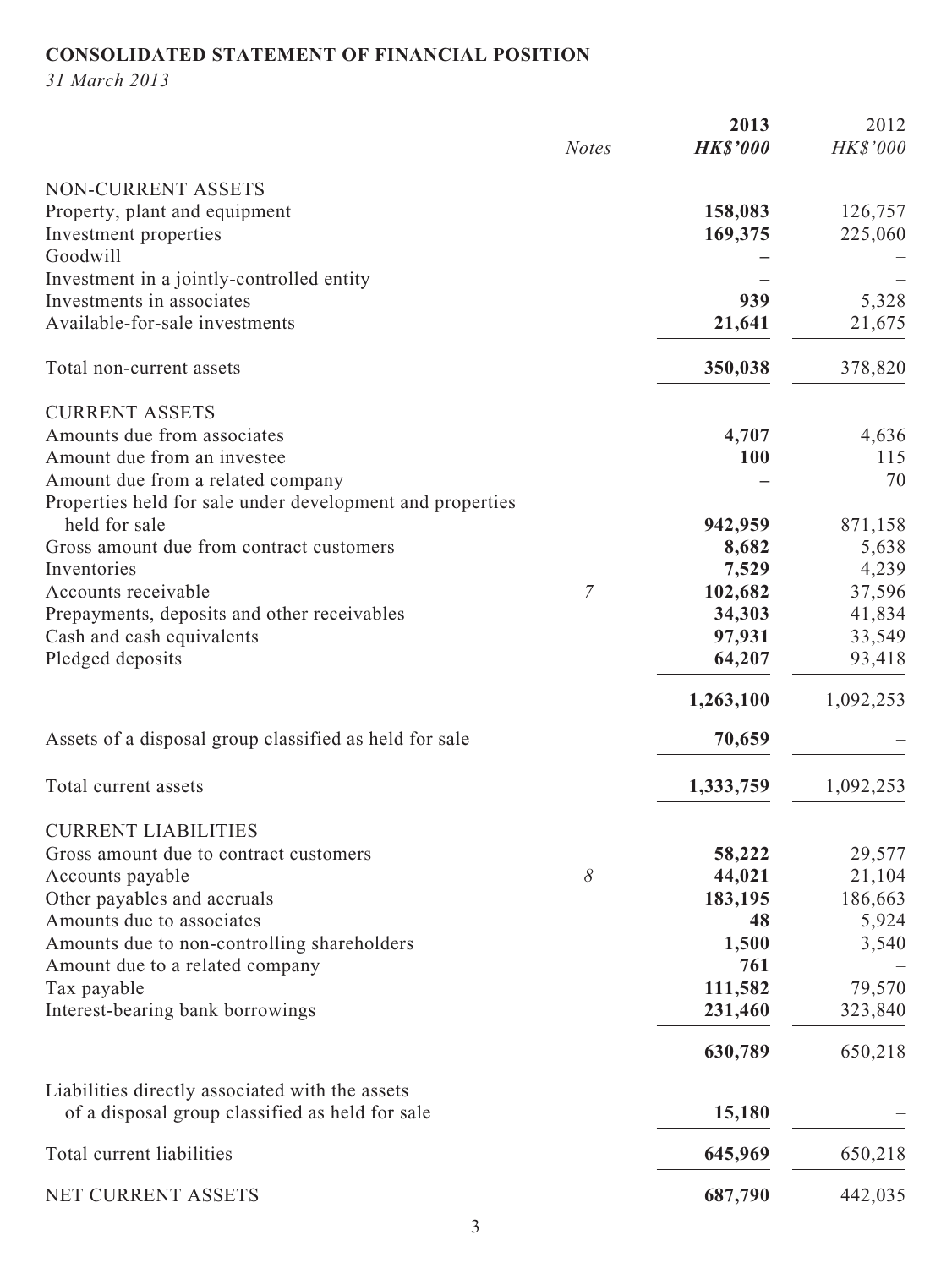# **CONSOLIDATED STATEMENT OF FINANCIAL POSITION** *(continued)*

*31 March 2013*

|                                              | 2013            | 2012     |
|----------------------------------------------|-----------------|----------|
|                                              | <b>HK\$'000</b> | HK\$'000 |
| NET CURRENT ASSETS                           | 687,790         | 442,035  |
| TOTAL ASSETS LESS CURRENT LIABILITIES        | 1,037,828       | 820,855  |
| NON-CURRENT LIABILITIES                      |                 |          |
| Interest-bearing bank borrowings             | 150,223         | 14,880   |
| Deferred tax liabilities                     | 39,098          | 35,877   |
| Total non-current liabilities                | 189,321         | 50,757   |
| Net assets                                   | 848,507         | 770,098  |
| <b>EQUITY</b>                                |                 |          |
| Equity attributable to owners of the Company |                 |          |
| Issued capital                               | 56,077          | 57,272   |
| Reserves                                     | 779,918         | 702,455  |
| Proposed final dividend                      | 6,695           | 5,719    |
|                                              | 842,690         | 765,446  |
| Non-controlling interests                    | 5,817           | 4,652    |
| Total equity                                 | 848,507         | 770,098  |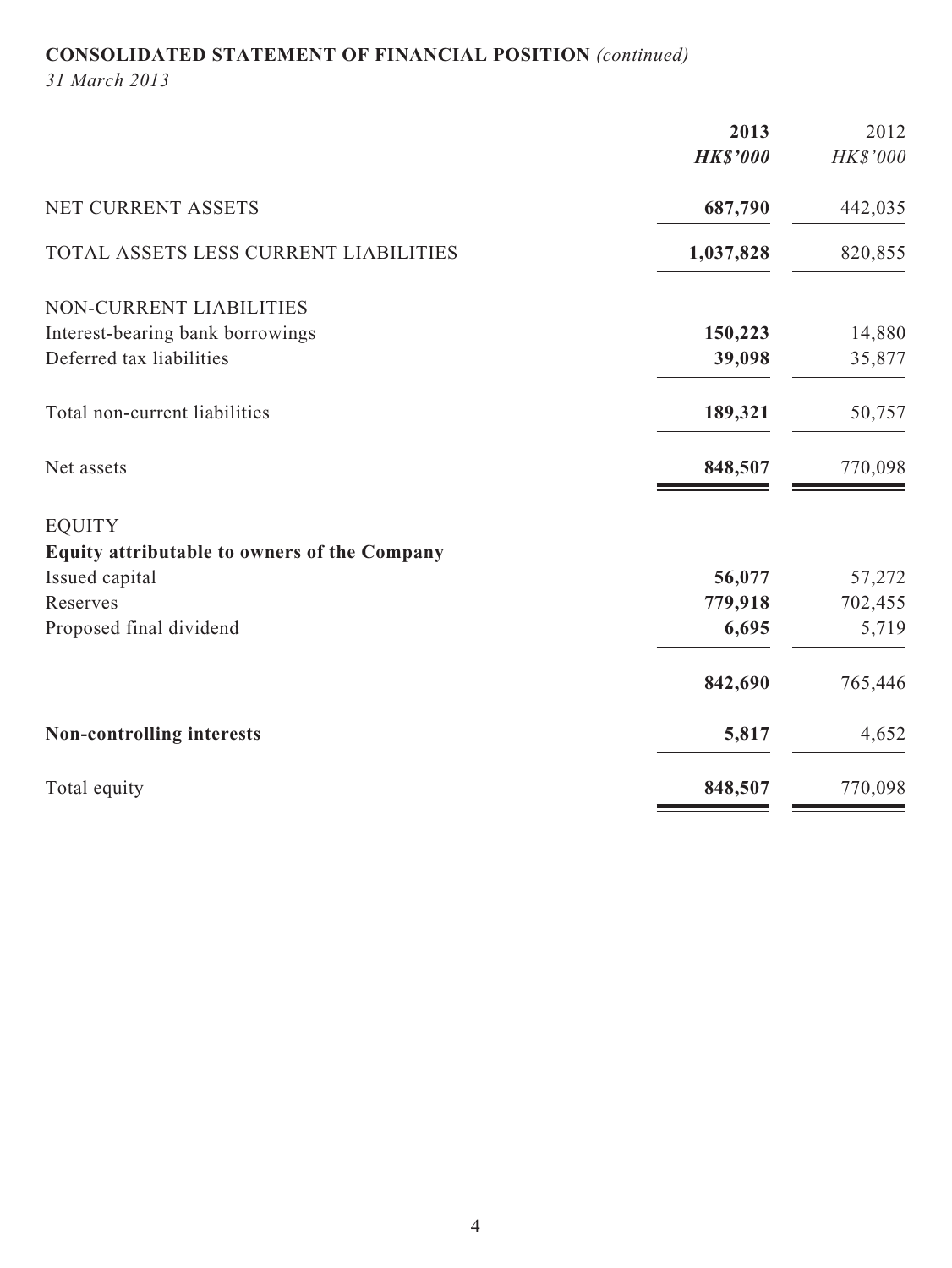## **NOTES TO FINANCIAL STATEMENTS**

#### **1. CHANGES IN ACCOUNTING POLICY AND DISCLOSURES**

The Group has adopted the following revised HKFRSs for the first time for the current year's financial statements.

| <b>HKFRS 1 Amendments</b> | Amendments to HKFRS 1 First-time Adoption of Hong Kong     |
|---------------------------|------------------------------------------------------------|
|                           | Financial Reporting Standards - Severn Hyperinflation and  |
|                           | Removal of Fixed Dates for First-time Adopters             |
| <b>HKFRS 7 Amendments</b> | Amendments to HKFRS 7 Financial Instruments: Disclosures – |
|                           | <i>Transfers of Financial Assets</i>                       |
| <b>HKAS</b> 12 Amendments | Amendments to HKAS 12 Income Taxes – Deferred Tax:         |
|                           | Recovery of Underlying Asset                               |

Other than as further explained below regarding the impact of amendments to HKAS 12, the adoption of the revised HKFRSs has had no significant financial effect on these financial statements.

The HKAS 12 Amendments clarify the determination of deferred tax for investment property measured at fair value and introduce a rebuttable presumption that deferred tax on investment property measured at fair value should be determined on the basis that its carrying amount will be recovered through sale. The presumption that deferred tax on investment property measured at fair value should be determined on the basis that its carrying amount will be recovered through sale has been rebutted by the Group as the Group's investment properties are held within a business model whose objective is to consume substantially all of the economic benefits embodied in the investment properties over time, rather than through sale. Accordingly deferred tax has been determined on the basis of recovery through use. The adoption of the amendments did not have any impact on the financial position or performance of the Group.

#### **2. OPERATING SEGMENT INFORMATION**

For management purposes, the Group is organised into business units based on their products and services and has three reportable operating segments as follows:

- (a) the construction business segment is engaged in construction contract works as a main contractor and decoration, as well as the provision of electrical and mechanical engineering services;
- (b) the property development and investment business segment is engaged in property development of residential and commercial properties and holding of investment properties; and
- (c) the "others" segment comprises, principally, trading of medical equipment and home security and automation products, and provision of related installation and maintenance services.

Management monitors the results of its operating segments separately for the purpose of making decisions about resources allocation and performance assessment. Segment performance is evaluated based on reportable segment profit/ loss, which is a measure of adjusted profit before tax. The adjusted profit before tax is measured consistently with the Group's profit before tax except that interest income, loss on disposal of a subsidiary, gain on disposal of an associate, finance costs, impairment of an amount due from a jointly-controlled entity, share of profits and losses of a jointlycontrolled entity and associates as well as head office and corporate expenses are excluded from such measurement.

Segment assets exclude investment in a jointly-controlled entity, investments in associates and other unallocated head office and corporate assets as these assets are managed on a group basis.

Segment liabilities exclude other unallocated head office and corporate liabilities, including interest-bearing bank borrowings, tax payable and deferred tax liabilities, as these liabilities are managed on a group basis.

Intersegment sales and transfers are transacted with reference to the selling prices used for sales made to third parties at the then prevailing market prices.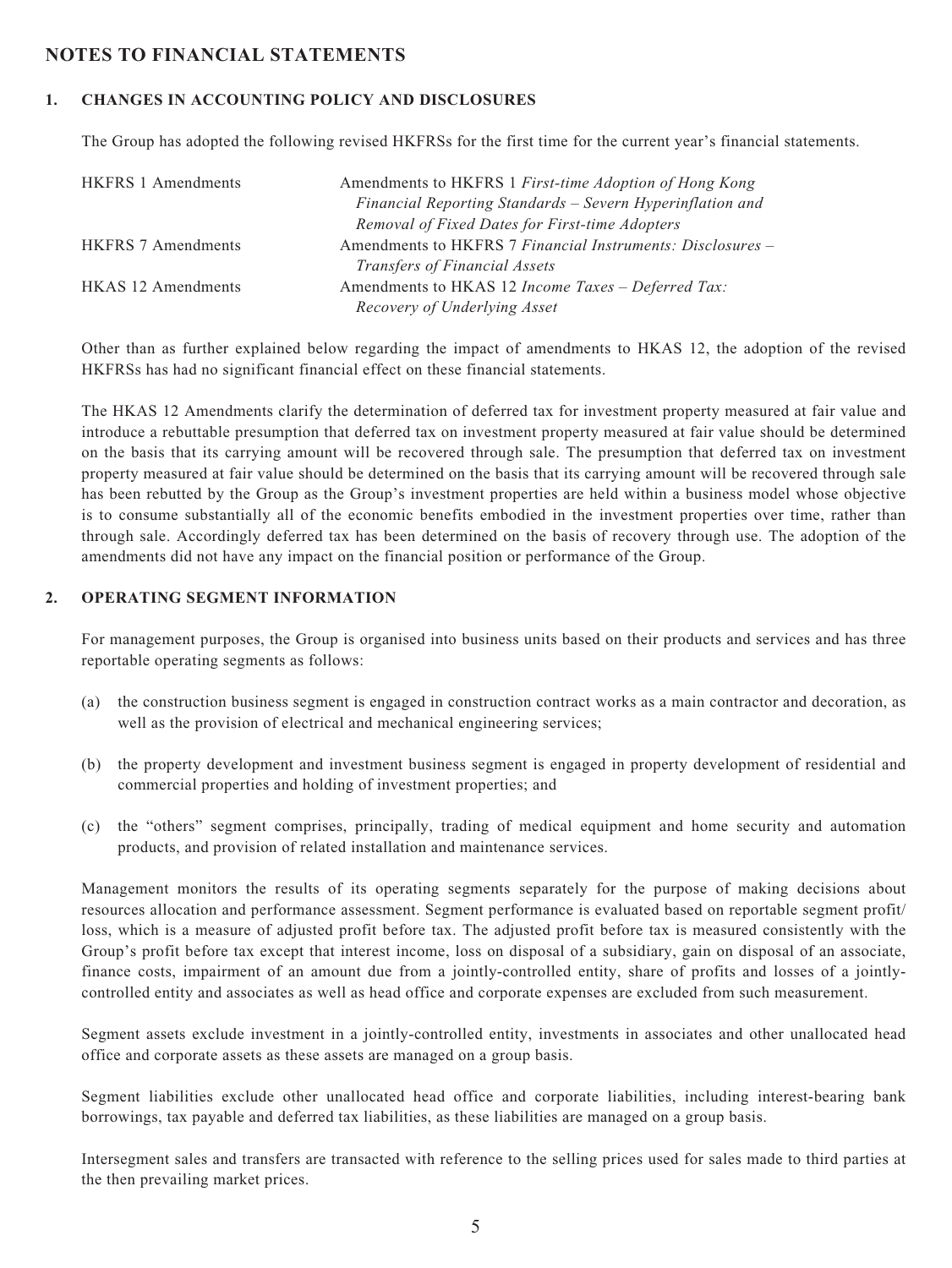# **2. OPERATING SEGMENT INFORMATION** *(continued)*

### **Year ended 31 March 2013**

| <b>Property</b>                                                                                |                                                                                                                            |                 |
|------------------------------------------------------------------------------------------------|----------------------------------------------------------------------------------------------------------------------------|-----------------|
|                                                                                                |                                                                                                                            |                 |
|                                                                                                |                                                                                                                            |                 |
|                                                                                                | <b>Others</b>                                                                                                              | <b>Total</b>    |
|                                                                                                | <b>HK\$'000</b>                                                                                                            | <b>HK\$'000</b> |
|                                                                                                |                                                                                                                            |                 |
|                                                                                                | 27,243                                                                                                                     | 788,095         |
|                                                                                                | 96                                                                                                                         | 42,277          |
|                                                                                                | 27,339                                                                                                                     | 830,372         |
|                                                                                                |                                                                                                                            |                 |
|                                                                                                | 100                                                                                                                        | 94,306          |
|                                                                                                |                                                                                                                            |                 |
|                                                                                                |                                                                                                                            | 2,247           |
|                                                                                                |                                                                                                                            | 437             |
|                                                                                                |                                                                                                                            | (6, 244)        |
|                                                                                                |                                                                                                                            | (3,260)         |
|                                                                                                |                                                                                                                            | (16)            |
|                                                                                                |                                                                                                                            | 450             |
|                                                                                                |                                                                                                                            | 87,920          |
|                                                                                                | 11,780                                                                                                                     | 1,427,860       |
|                                                                                                |                                                                                                                            |                 |
|                                                                                                |                                                                                                                            | 939             |
|                                                                                                |                                                                                                                            | 184,339         |
|                                                                                                |                                                                                                                            | 70,659          |
|                                                                                                |                                                                                                                            | 1,683,797       |
| Construction<br>business<br><b>HK\$'000</b><br>561,191<br>6,974<br>568,165<br>9,090<br>232,551 | development<br>and investment<br><b>business</b><br><b>HK\$'000</b><br>199,661<br>35,207<br>234,868<br>85,116<br>1,183,529 |                 |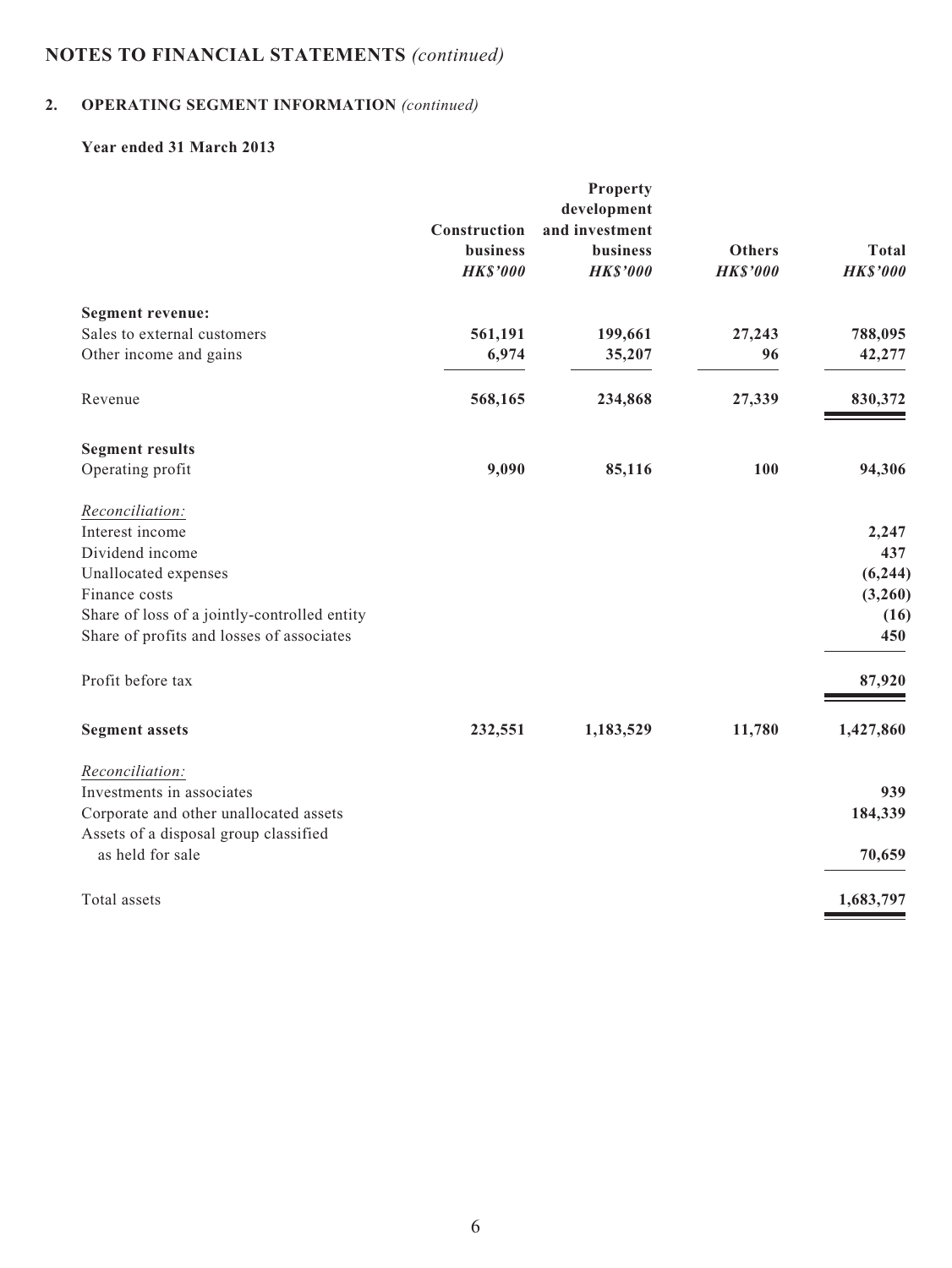# **2. OPERATING SEGMENT INFORMATION** *(continued)*

# **Year ended 31 March 2013** *(continued)*

|                                                 |                                             | Property<br>development                              |                                  |                          |
|-------------------------------------------------|---------------------------------------------|------------------------------------------------------|----------------------------------|--------------------------|
|                                                 | Construction<br>business<br><b>HK\$'000</b> | and investment<br><b>business</b><br><b>HK\$'000</b> | <b>Others</b><br><b>HK\$'000</b> | Total<br><b>HK\$'000</b> |
| <b>Segment liabilities</b>                      | 122,498                                     | 158,702                                              | 4,397                            | 285,597                  |
| Reconciliation:                                 |                                             |                                                      |                                  |                          |
| Liabilities directly associated with            |                                             |                                                      |                                  |                          |
| the assets of a disposal group                  |                                             |                                                      |                                  |                          |
| classified as held for sale                     |                                             |                                                      |                                  | 15,180                   |
| Corporate and other unallocated liabilities     |                                             |                                                      |                                  | 534,513                  |
| <b>Total liabilities</b>                        |                                             |                                                      |                                  | 835,290                  |
| Other segment information:                      |                                             |                                                      |                                  |                          |
| Fair value (gain)/loss of investment properties | (1, 353)                                    | 1,135                                                |                                  | (218)                    |
| Loss on disposal of items of                    |                                             |                                                      |                                  |                          |
| property, plant and equipment                   | 68                                          |                                                      | 19                               | 87                       |
| Impairment of other receivables                 |                                             | 2,761                                                |                                  | 2,761                    |
| Reversal of impairment                          |                                             |                                                      |                                  |                          |
| of accounts receivable                          | (85)                                        |                                                      | (24)                             | (109)                    |
| Provision for inventories                       |                                             |                                                      | 980                              | 980                      |
| Depreciation                                    | 3,695                                       | 1,142                                                | 97                               | 4,934                    |
| Capital expenditure                             | 601                                         | 429                                                  | 114                              | $1,144*$                 |

\* Capital expenditure represents additions to property, plant and equipment and investment properties.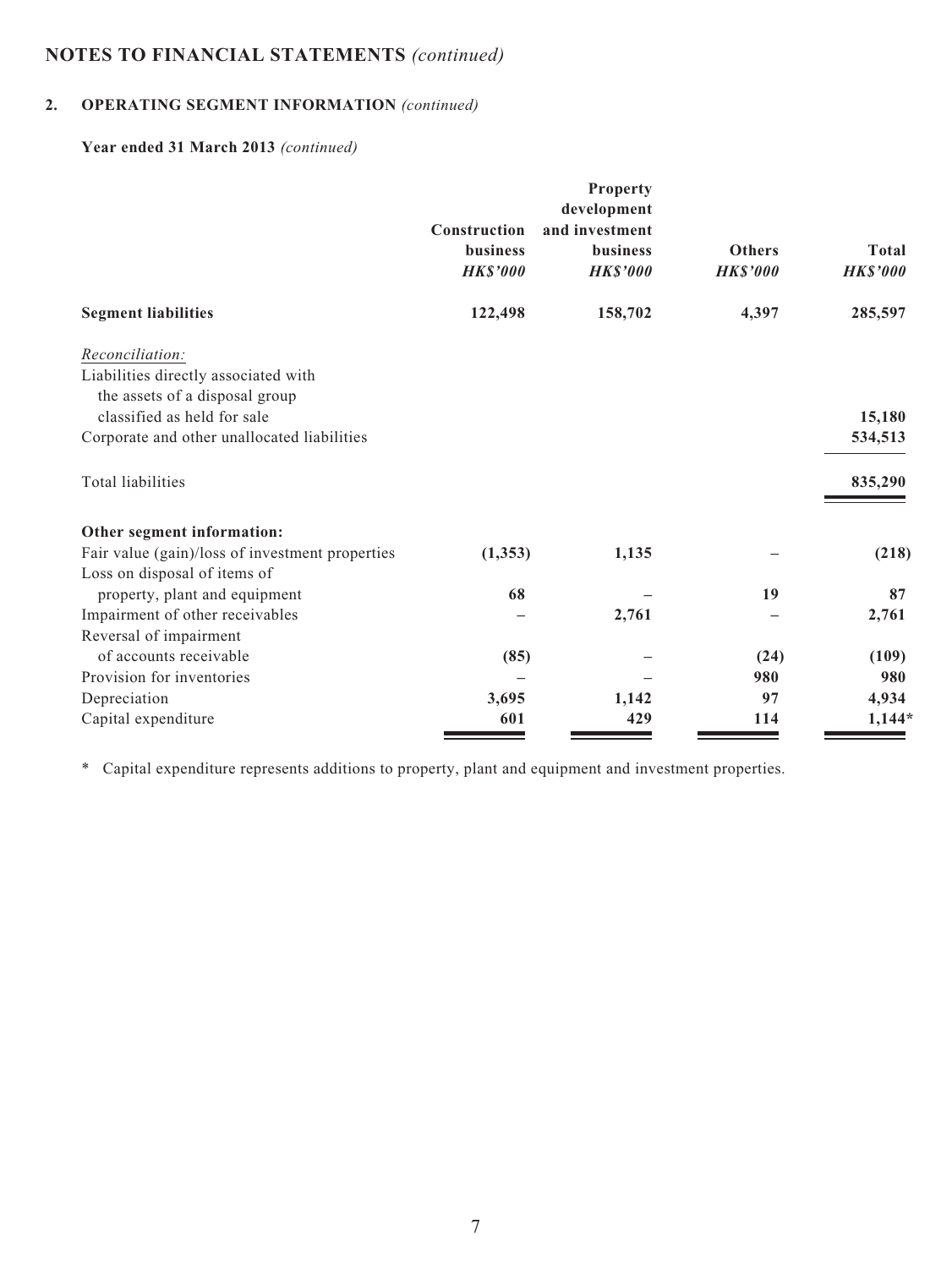# **2. OPERATING SEGMENT INFORMATION** *(continued)*

### **Year ended 31 March 2012**

| development<br>Construction and investment<br>Others<br>business<br>business<br>HK\$'000<br>HK\$'000<br>HK\$'000<br><b>Segment revenue:</b><br>Sales to external customers<br>475,091<br>322,294<br>20,195<br>Other income and gains<br>18,826<br>165<br>4,240<br>Revenue<br>479,331<br>341,120<br>20,360<br><b>Segment results</b><br>9,960<br>Operating profit<br>89,672<br>1,093<br>Reconciliation:<br>Interest income<br>Loss on disposal of a subsidiary<br>Gain on disposal of an associate<br>Unallocated expenses<br>Finance costs<br>Impairment of an amount due from<br>a jointly-controlled entity<br>Share of loss of a jointly-controlled entity<br>Share of profits and losses of associates | Total<br>HK\$'000<br>817,580<br>23,231<br>840,811<br>100,725 |
|------------------------------------------------------------------------------------------------------------------------------------------------------------------------------------------------------------------------------------------------------------------------------------------------------------------------------------------------------------------------------------------------------------------------------------------------------------------------------------------------------------------------------------------------------------------------------------------------------------------------------------------------------------------------------------------------------------|--------------------------------------------------------------|
|                                                                                                                                                                                                                                                                                                                                                                                                                                                                                                                                                                                                                                                                                                            |                                                              |
|                                                                                                                                                                                                                                                                                                                                                                                                                                                                                                                                                                                                                                                                                                            |                                                              |
|                                                                                                                                                                                                                                                                                                                                                                                                                                                                                                                                                                                                                                                                                                            |                                                              |
|                                                                                                                                                                                                                                                                                                                                                                                                                                                                                                                                                                                                                                                                                                            |                                                              |
|                                                                                                                                                                                                                                                                                                                                                                                                                                                                                                                                                                                                                                                                                                            |                                                              |
|                                                                                                                                                                                                                                                                                                                                                                                                                                                                                                                                                                                                                                                                                                            |                                                              |
|                                                                                                                                                                                                                                                                                                                                                                                                                                                                                                                                                                                                                                                                                                            |                                                              |
|                                                                                                                                                                                                                                                                                                                                                                                                                                                                                                                                                                                                                                                                                                            |                                                              |
|                                                                                                                                                                                                                                                                                                                                                                                                                                                                                                                                                                                                                                                                                                            |                                                              |
|                                                                                                                                                                                                                                                                                                                                                                                                                                                                                                                                                                                                                                                                                                            |                                                              |
|                                                                                                                                                                                                                                                                                                                                                                                                                                                                                                                                                                                                                                                                                                            |                                                              |
|                                                                                                                                                                                                                                                                                                                                                                                                                                                                                                                                                                                                                                                                                                            | 2,070                                                        |
|                                                                                                                                                                                                                                                                                                                                                                                                                                                                                                                                                                                                                                                                                                            | (60)                                                         |
|                                                                                                                                                                                                                                                                                                                                                                                                                                                                                                                                                                                                                                                                                                            | 6,464                                                        |
|                                                                                                                                                                                                                                                                                                                                                                                                                                                                                                                                                                                                                                                                                                            | (6,202)                                                      |
|                                                                                                                                                                                                                                                                                                                                                                                                                                                                                                                                                                                                                                                                                                            | (2,782)                                                      |
|                                                                                                                                                                                                                                                                                                                                                                                                                                                                                                                                                                                                                                                                                                            |                                                              |
|                                                                                                                                                                                                                                                                                                                                                                                                                                                                                                                                                                                                                                                                                                            | (14)                                                         |
|                                                                                                                                                                                                                                                                                                                                                                                                                                                                                                                                                                                                                                                                                                            | (9)<br>6,340                                                 |
|                                                                                                                                                                                                                                                                                                                                                                                                                                                                                                                                                                                                                                                                                                            |                                                              |
| Profit before tax                                                                                                                                                                                                                                                                                                                                                                                                                                                                                                                                                                                                                                                                                          | 106,532                                                      |
| 7,651<br><b>Segment assets</b><br>143,388<br>1,165,501                                                                                                                                                                                                                                                                                                                                                                                                                                                                                                                                                                                                                                                     | 1,316,540                                                    |
| Reconciliation:                                                                                                                                                                                                                                                                                                                                                                                                                                                                                                                                                                                                                                                                                            |                                                              |
| Investments in associates                                                                                                                                                                                                                                                                                                                                                                                                                                                                                                                                                                                                                                                                                  | 5,328                                                        |
| Corporate and other unallocated assets                                                                                                                                                                                                                                                                                                                                                                                                                                                                                                                                                                                                                                                                     | 149,205                                                      |
| Total assets<br>1,471,073                                                                                                                                                                                                                                                                                                                                                                                                                                                                                                                                                                                                                                                                                  |                                                              |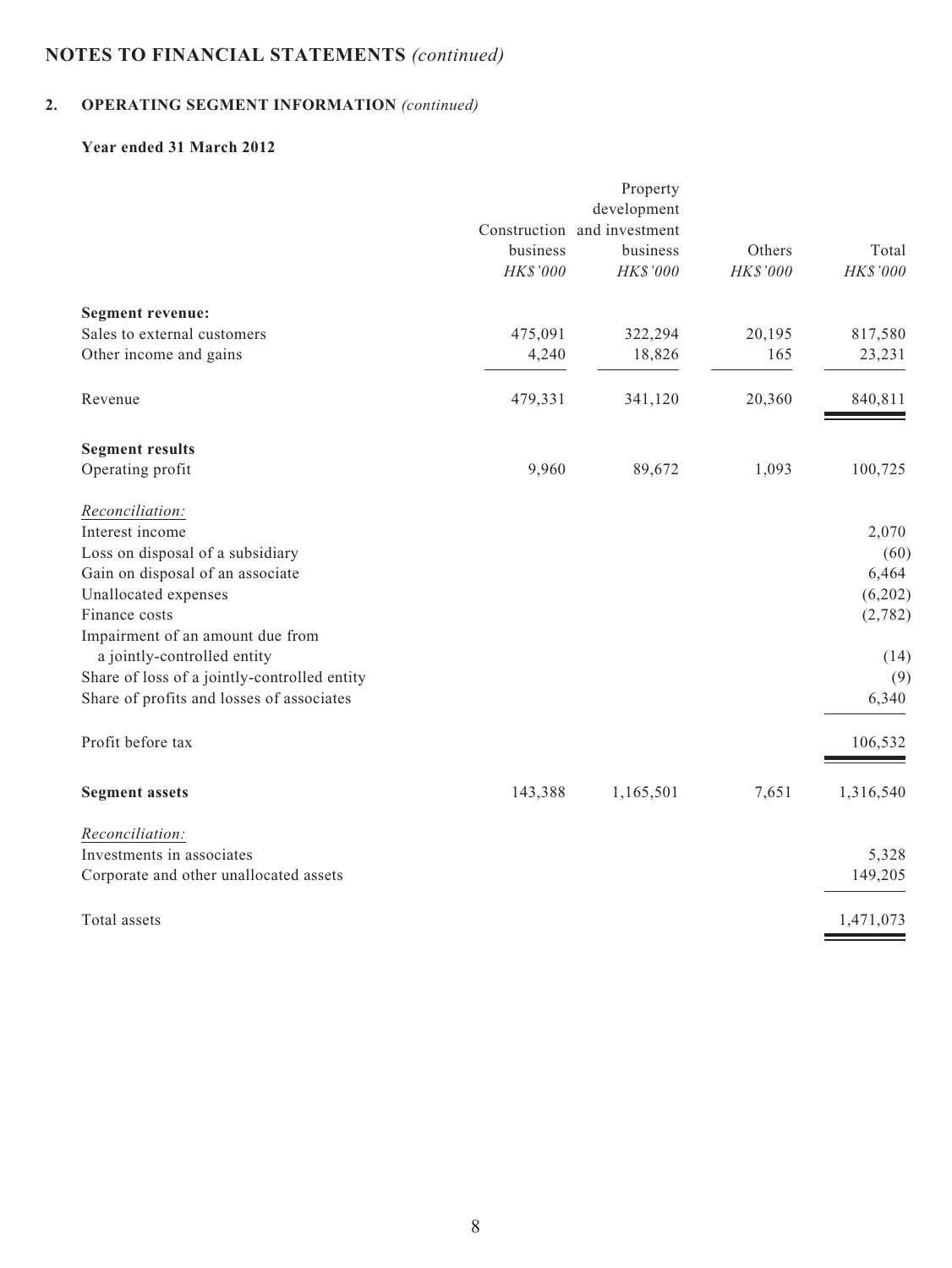# **2. OPERATING SEGMENT INFORMATION** *(continued)*

### **Year ended 31 March 2012** *(continued)*

|                                               |              | Property<br>development |          |          |
|-----------------------------------------------|--------------|-------------------------|----------|----------|
|                                               | Construction | and investment          |          |          |
|                                               | business     | business                | Others   | Total    |
|                                               | HK\$'000     | HK\$'000                | HK\$'000 | HK\$'000 |
| <b>Segment liabilities</b>                    | 82,299       | 161,217                 | 1,272    | 244,788  |
| Reconciliation:                               |              |                         |          |          |
| Corporate and other unallocated liabilities   |              |                         |          | 456,187  |
| Total liabilities                             |              |                         |          | 700,975  |
| Other segment information:                    |              |                         |          |          |
| Fair value gain of investment properties      |              | (1, 722)                |          | (1, 722) |
| $Loss/(gain)$ on disposal of items of         |              |                         |          |          |
| property, plant and equipment                 | 97           | (21)                    | 33       | 109      |
| Impairment of other receivables               | 109          |                         |          | 109      |
| Reversal of impairment of accounts receivable | (1,625)      |                         | (989)    | (2,614)  |
| Provision for inventories                     |              |                         | 512      | 512      |
| Impairment of goodwill                        |              |                         | 606      | 606      |
| Depreciation                                  | 3,643        | 1,355                   | 92       | 5,090    |
| Capital expenditure                           | 269          | 664                     | 55       | 988*     |

\* Capital expenditure represents additions to property, plant and equipment and investment properties.

# **Geographical information**

(a) Revenue from external customers

|                             | 2013<br><b>HK\$'000</b> | 2012<br>HK\$'000   |
|-----------------------------|-------------------------|--------------------|
| Hong Kong<br>Mainland China | 360,374<br>427,721      | 299,073<br>518,507 |
|                             | 788,095                 | 817,580            |

The revenue information above is based on the locations of the customers.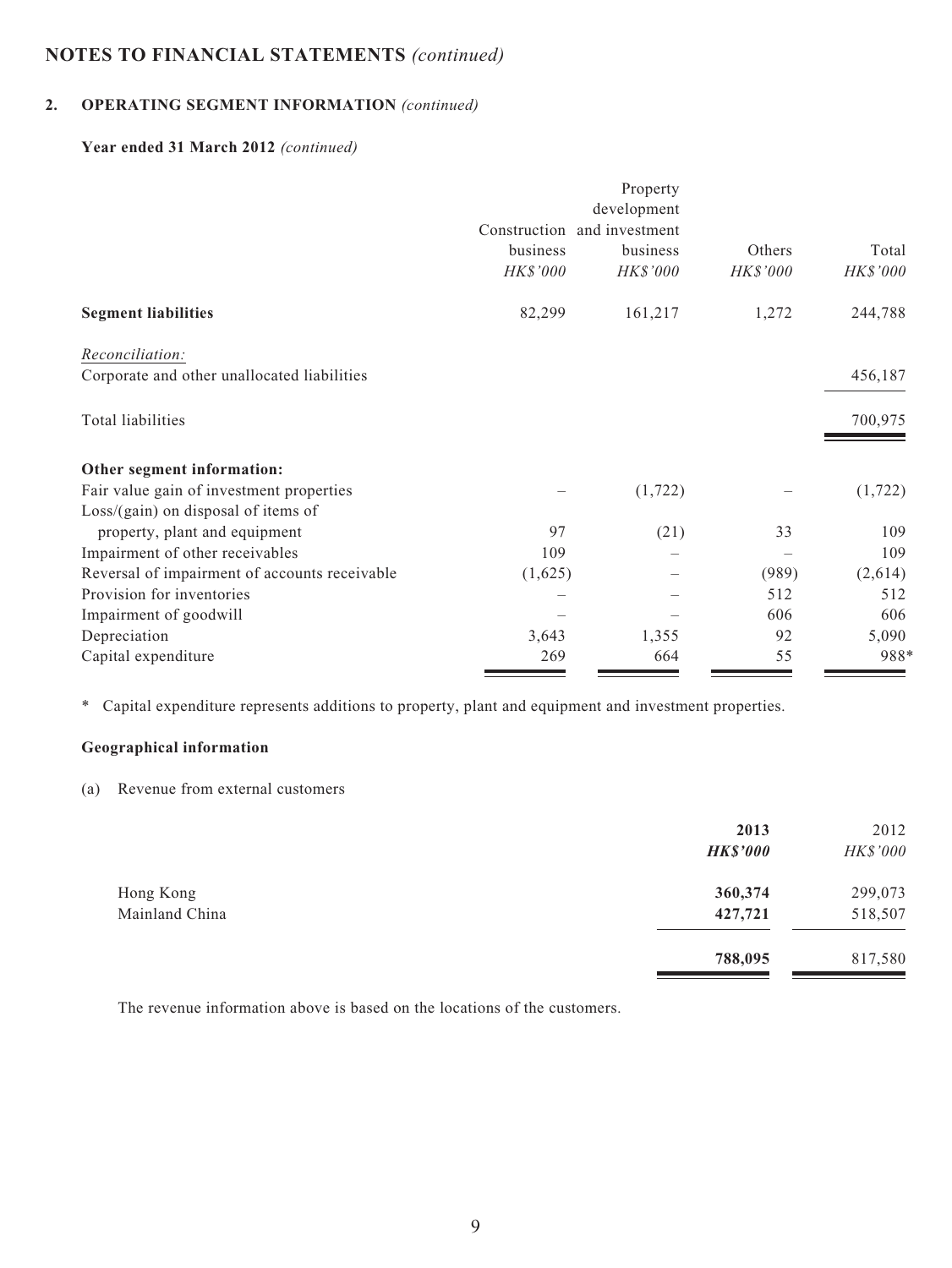### **2. OPERATING SEGMENT INFORMATION** *(continued)*

#### **Geographical information** *(continued)*

#### (b) Non-current assets

|                | 2013<br><b>HK\$'000</b> | 2012<br>HK\$'000 |
|----------------|-------------------------|------------------|
| Hong Kong      | 137,625                 | 93,282           |
| Mainland China | 189,833                 | 258,535          |
|                | 327,458                 | 351,817          |

The non-current assets information above is based on the locations of the assets and excludes investment in a jointly-controlled entity, investments in associates and available-for-sale investments.

#### **Information about a major customer**

During the year, revenue of approximately HK\$89,508,000 (2012: Nil) was derived from sales by property development and investment segment to a single customer.

#### **3. REVENUE, OTHER INCOME AND GAINS**

Revenue, which is also the Group's turnover, represents an appropriate proportion of contract revenue from construction contracts; income from property development and investment business; the net invoiced value of goods sold, after allowance for returns and trade discounts; and provision of related installation and maintenance services.

An analysis of revenue, other income and gains is as follows:

| Group           |          |
|-----------------|----------|
| 2013            | 2012     |
| <b>HK\$'000</b> | HK\$'000 |
|                 |          |
| 561,191         | 475,091  |
| 199,661         | 322,294  |
|                 |          |
| 27,243          | 20,195   |
| 788,095         | 817,580  |
|                 |          |
| 2,247           | 2,070    |
| 437             |          |
| 34,546          | 17,812   |
|                 | 6,464    |
| 7,731           | 5,419    |
| 44,961          | 31,765   |
|                 |          |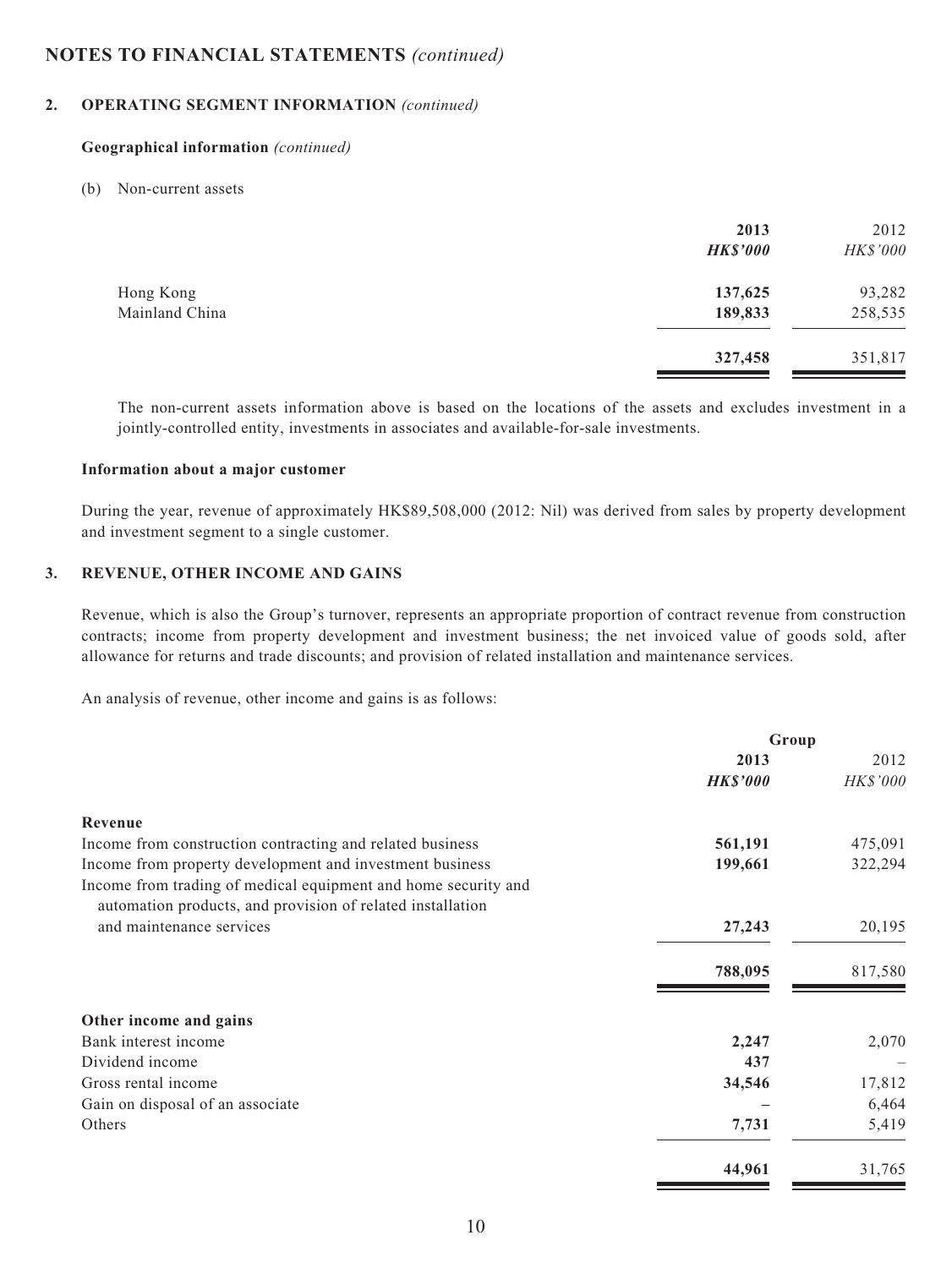#### **4. FINANCE COSTS**

An analysis of finance costs is as follows:

|                                                                       | Group          |           |
|-----------------------------------------------------------------------|----------------|-----------|
|                                                                       | 2013           | 2012      |
|                                                                       | <b>HKS'000</b> | HK\$'000  |
| Interest on bank loans and overdrafts wholly repayable                |                |           |
| within five years and total interest expense on financial liabilities |                |           |
| not at fair value through profit or loss                              | 30,177         | 18,455    |
| Less: Interest capitalised                                            | (26,917)       | (15, 673) |
|                                                                       | 3,260          | 2,782     |

#### **5. INCOME TAX**

No Hong Kong profits tax has been provided as the Group's subsidiaries either did not generate any assessable profits arising in Hong Kong during the year or have available tax losses brought forward from prior years to offset the assessable profits generated during the year (2012: Nil). Taxes on profits assessable elsewhere have been calculated at the rates of tax prevailing in the jurisdictions in which the Group operates.

Land Appreciation Tax ("LAT") in Mainland China is levied at progressive rates ranging from 30% to 60% on the appreciation of land value, being the proceeds from the sale of properties less deductible expenditures including amortisation of land use rights, borrowing costs and all property development expenditures.

| Group           |                 |
|-----------------|-----------------|
| 2013            | 2012            |
| <b>HK\$'000</b> | <b>HK\$'000</b> |
|                 |                 |
| (14)            |                 |
|                 |                 |
| 17,048          | 13,186          |
| 329             | (88)            |
| 4,480           | 2,747           |
| 17,288          | 18,316          |
| 39,131          | 34,161          |
|                 |                 |

#### **6. EARNINGS PER SHARE ATTRIBUTABLE TO ORDINARY EQUITY HOLDERS OF THE COMPANY**

The calculation of basic earnings per share amount is based on the profit for the year attributable to ordinary equity holders of the Company, and the weighted average number of ordinary shares of 569,893,267 (2012: 568,102,732) in issue during the year.

In prior year, the calculation of diluted earnings per share amount is based on the profit for the year attributable to ordinary equity holders of the Company. The weighted average number of ordinary shares used in the calculation is the weighted average number of ordinary shares in issue during the year, as used in the basic earnings per share calculation, and the weighted average number of ordinary shares assumed to have been issued at no consideration on the deemed exercise or conversion of all dilutive potential ordinary shares into ordinary shares.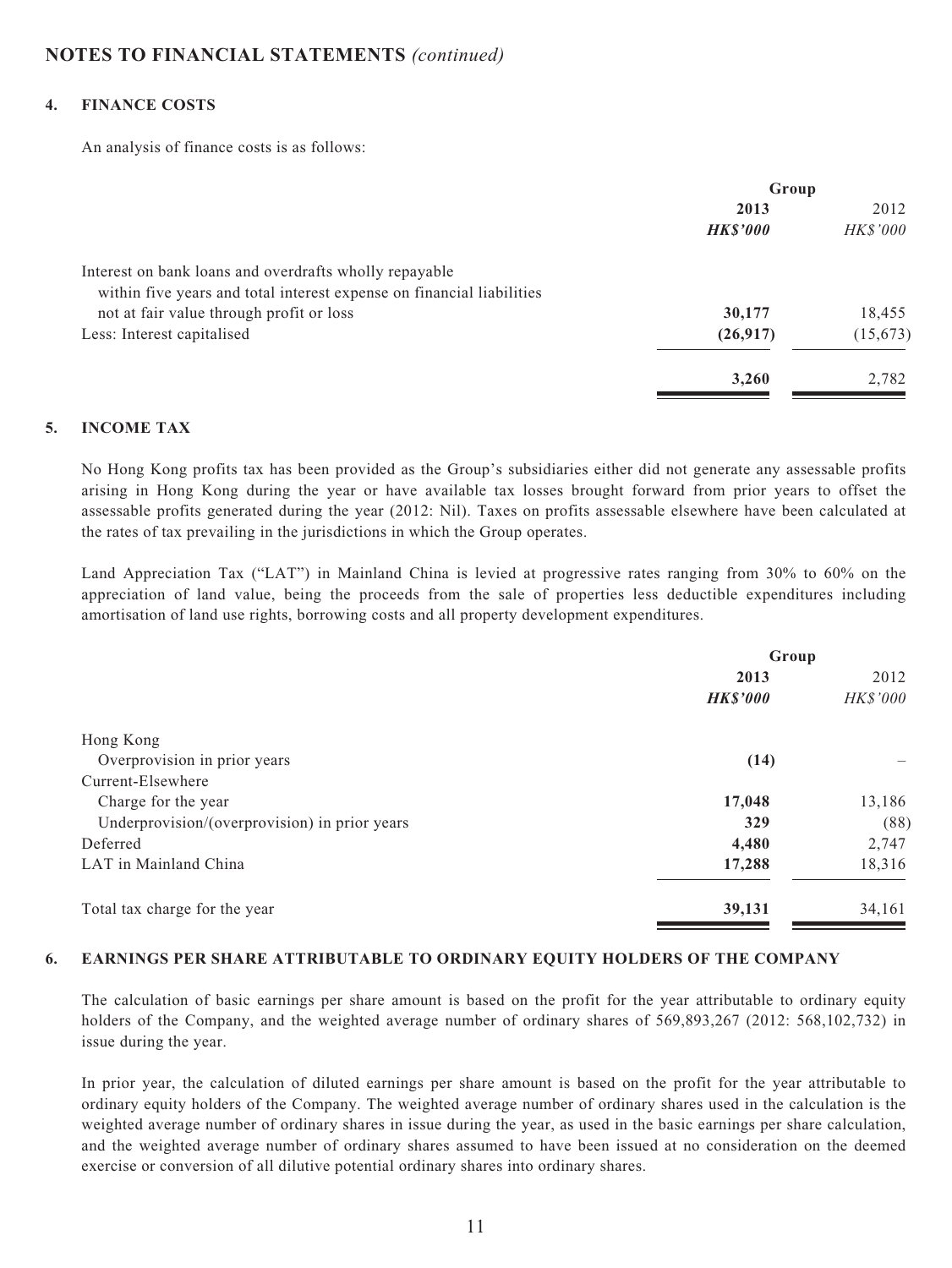### **6. EARNINGS PER SHARE ATTRIBUTABLE TO ORDINARY EQUITY HOLDERS OF THE COMPANY**  *(continued)*

The calculations of basic and diluted earnings per share are based on:

|                                                                                                                         | Group                   |                         |
|-------------------------------------------------------------------------------------------------------------------------|-------------------------|-------------------------|
|                                                                                                                         | 2013<br><b>HK\$'000</b> | 2012<br><b>HK\$'000</b> |
| <b>Earnings</b>                                                                                                         |                         |                         |
| Profit attributable to ordinary equity holders of the                                                                   |                         |                         |
| Company, used in the basic earnings per share calculation                                                               | 49,135                  | 72,184                  |
|                                                                                                                         | <b>Number of shares</b> |                         |
|                                                                                                                         | 2013                    | 2012                    |
| <b>Shares</b>                                                                                                           |                         |                         |
| Weighted average number of ordinary shares in issue during<br>the year used in the basic earnings per share calculation | 569,893,267             | 568, 102, 732           |
| Effect of dilution-weighted average number of ordinary shares:                                                          |                         |                         |
| Share options                                                                                                           |                         | 94,875                  |
|                                                                                                                         | 569,893,267             | 568,197,607             |
|                                                                                                                         |                         |                         |

The Group had no potentially dilutive ordinary shares in issue during the year.

### **7. ACCOUNTS RECEIVABLE**

|                             | Group           |           |
|-----------------------------|-----------------|-----------|
|                             | 2013            | 2012      |
|                             | <b>HK\$'000</b> | HK\$'000  |
| Accounts receivable         | 99,664          | 42,642    |
| Impairment                  | (4,866)         | (12, 963) |
|                             | 94,798          | 29,679    |
| Retention monies receivable | 7,884           | 7,917     |
|                             | 102,682         | 37,596    |

The Group's trading terms with its customers are mainly on credit. The credit period is generally 90 days for the sale of trading goods and up to 180 days for the sale of completed properties held for sale. For retention monies receivable in respect of construction work carried out by the Group, the due dates are usually one year after the completion of the construction work. Each customer has a maximum credit limit. The Group seeks to maintain strict control over its outstanding receivables. Overdue balances are reviewed regularly by senior management. In view of the aforementioned and the fact that the Group's accounts receivable relate to a large number of diversified customers, there is no significant concentration of credit risk. The Group does not held any collateral or other credit enhancements over its trade receivable balances. Accounts receivable are non-interest-bearing.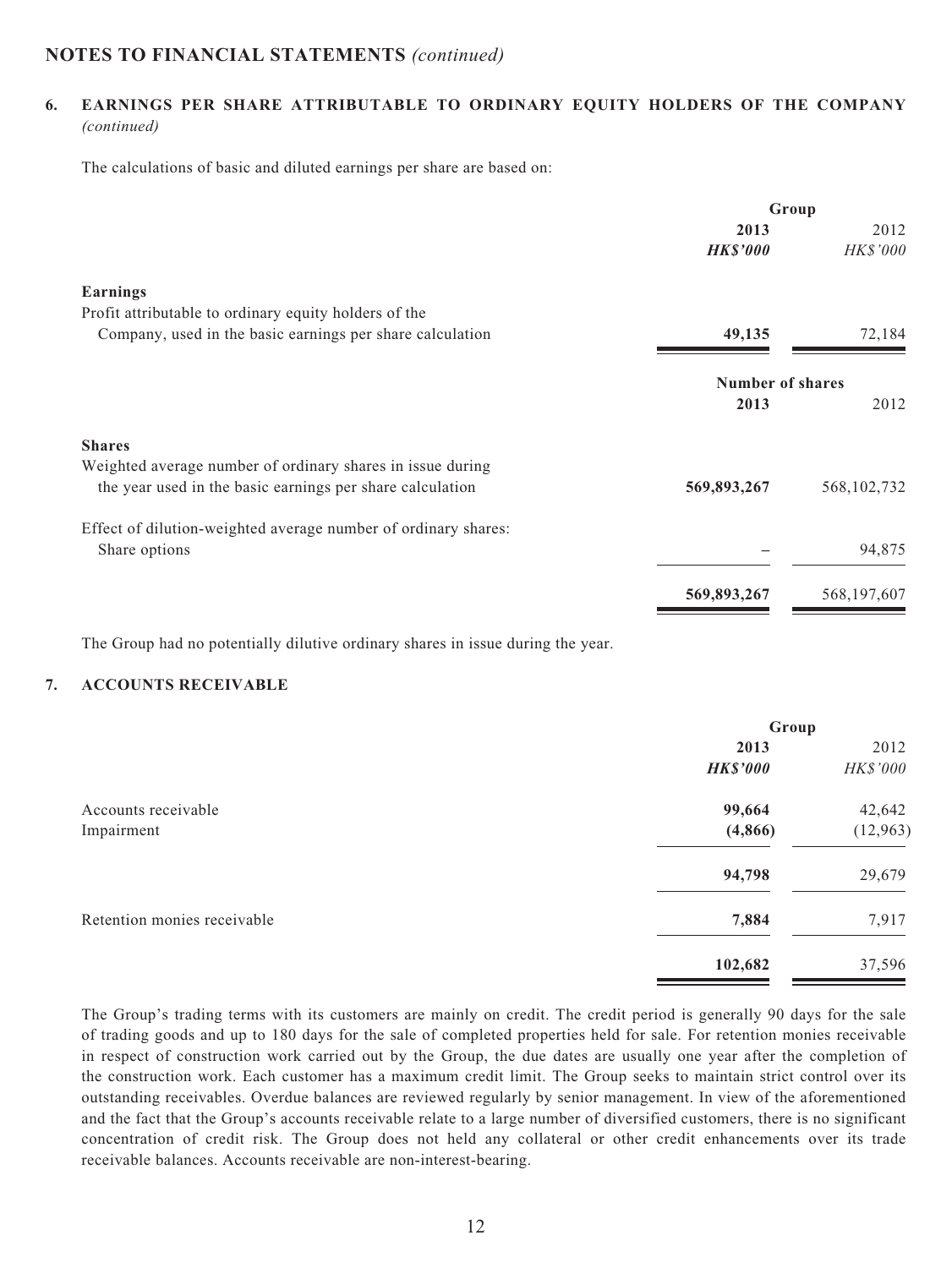#### **7. ACCOUNTS RECEIVABLE** *(continued)*

An aged analysis of the accounts receivable as at the end of the reporting period, based on the invoice date and net of provision, is as follows:

|                             | Group           |          |
|-----------------------------|-----------------|----------|
|                             | 2013            | 2012     |
|                             | <b>HK\$'000</b> | HK\$'000 |
| Current to 90 days          | 87,625          | 12,668   |
| 91 to 180 days              | 1,637           | 1,053    |
| 181 to 360 days             | 3,998           | 10,154   |
| Over 360 days               | 1,538           | 5,804    |
|                             | 94,798          | 29,679   |
| Retention monies receivable | 7,884           | 7,917    |
| Total                       | 102,682         | 37,596   |

#### **8. ACCOUNTS PAYABLE**

An aged analysis of the accounts payable as at the end of the reporting period, based on the invoice date, is as follows:

|                    | Group           |          |
|--------------------|-----------------|----------|
|                    | 2013            | 2012     |
|                    | <b>HK\$'000</b> | HK\$'000 |
| Current to 90 days | 28,453          | 7,409    |
| 91 to 180 days     | 3,045           | 15       |
| 181 to 360 days    | 6,056           | 4,677    |
| Over 360 days      | 6,467           | 9,003    |
|                    | 44,021          | 21,104   |
|                    |                 |          |

Accounts payable are non-interest-bearing and are normally settled on 30-day terms.

#### **9. BUSINESS COMBINATION**

(a) On 14 November 2012, the Group acquired an additional 60% equity interest in an associate, Fortune On Engineering Limited ("Fortune On") and assumed an amount due to Fortune On of HK\$24,756, at a cash consideration of HK\$49. After the acquisition, Fortune On has become a wholly-owned subsidiary of the Group. Fortune On was dormant at the time of acquisition. The purchase consideration for the acquisition was in form of cash and paid on 14 November 2012.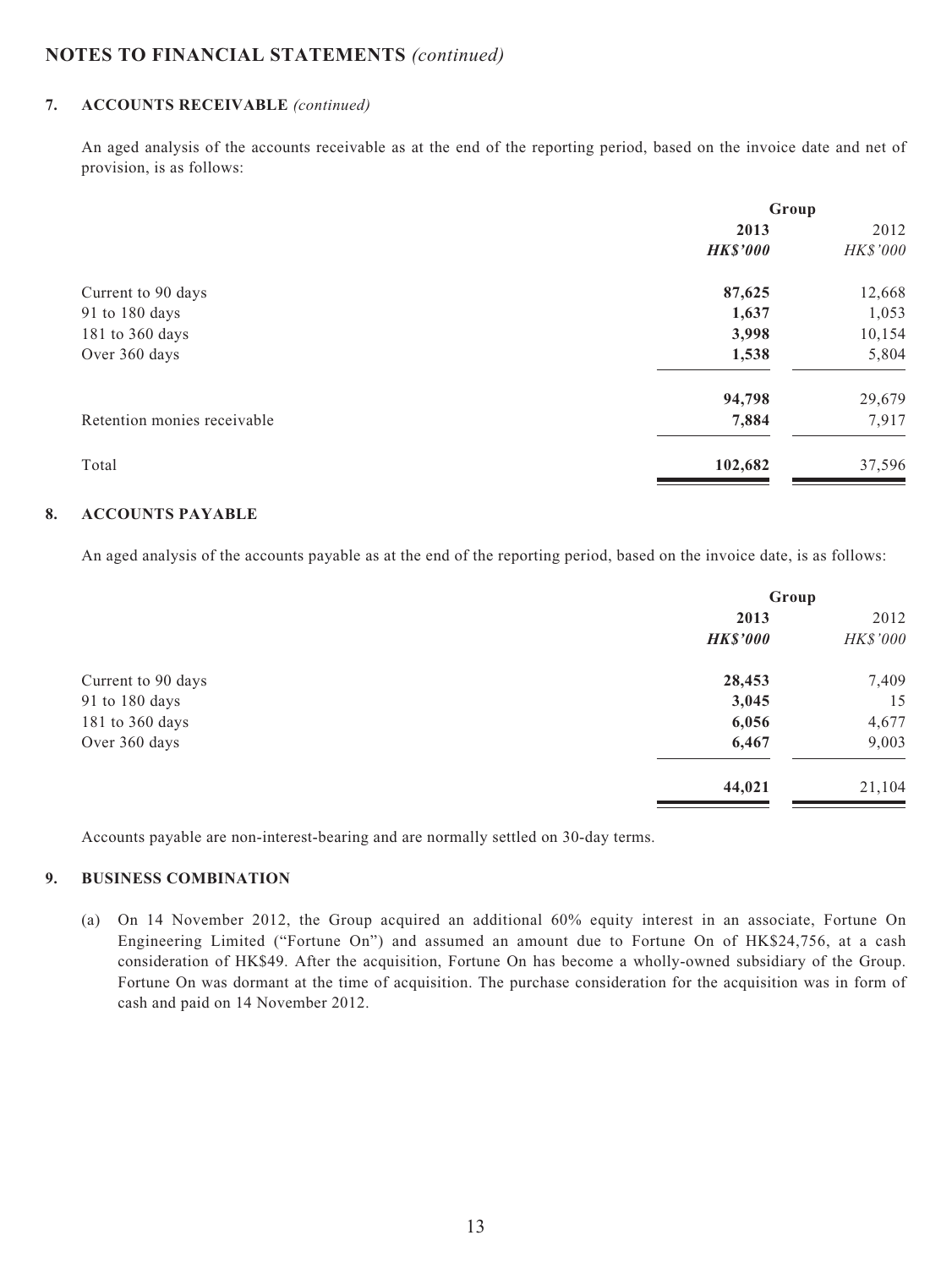# **9. BUSINESS COMBINATION** *(continued)*

#### (a) *(continued)*

The fair value of the identifiable net assets and liabilities of Fortune On at the date of acquisition are as follows:

|                                                                             | Fair value<br>recognised on<br>acquisition |
|-----------------------------------------------------------------------------|--------------------------------------------|
|                                                                             | <b>HK\$'000</b>                            |
| Net assets acquired:                                                        |                                            |
| Prepayments, deposits and other receivables                                 | 5                                          |
| Receivables from shareholders of Fortune On                                 | 42                                         |
| Cash and bank balances                                                      | 2,995                                      |
| Accruals                                                                    | (50)                                       |
| Tax payables                                                                | (2,950)                                    |
|                                                                             | 42                                         |
| Satisfied by:                                                               |                                            |
| Assumption of an amount due to Fortune On                                   | 25                                         |
| Fair value of equity interest previously held as investment in an associate | 17                                         |
|                                                                             | 42                                         |
|                                                                             |                                            |

An analysis of net inflow of cash and cash equivalents in respect of the acquisition of a subsidiary is as follows:

|                                                                                          | <b>HKS'000</b> |
|------------------------------------------------------------------------------------------|----------------|
| Cash consideration                                                                       |                |
| Cash and bank balances acquired                                                          | 2.995          |
| Net inflow of cash and cash equivalents included in cash flows from investing activities | 2.995          |

Fortune On did not contribute any significant revenue nor profit or loss to the Group.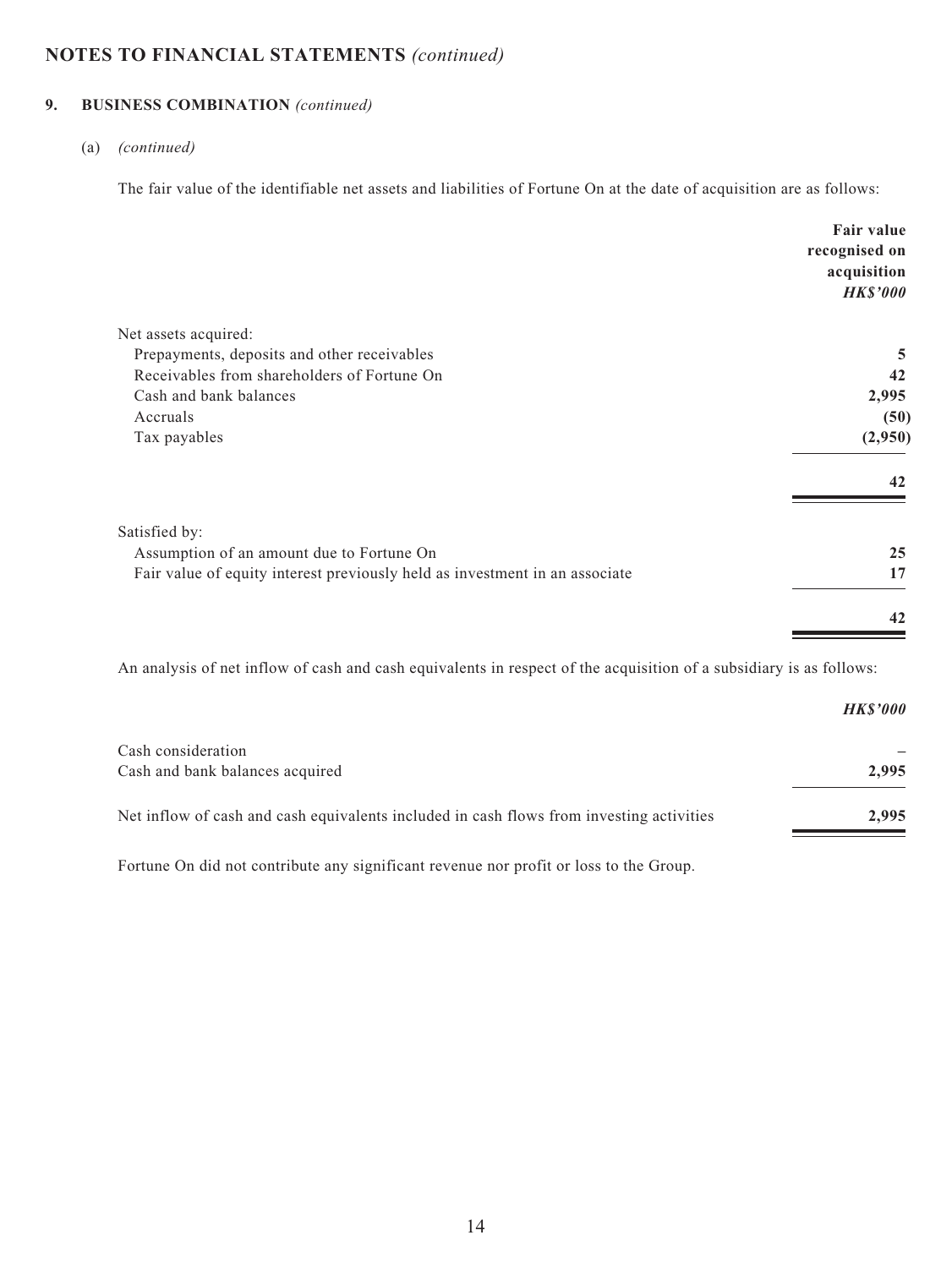#### **9. BUSINESS COMBINATION** *(continued)*

(b) During the year ended 31 March 2012, the Group acquired an additional 50% equity interest in an associate, Deson Innovative Limited ("Deson Innovative") (formerly known as Visonic Deson Limited) and shareholder's advance of HK\$3,883,000 at a cash consideration of HK2,428,000 on 12 August 2011. After the acquisition, Deson Innovative has become a wholly-owned subsidiary of the Group. The principal activity of Deson Innovative is sale, distribution and marketing of home security and automation products. The purchase consideration for the acquisition was in form of cash and paid on 12 August 2011.

The fair value of the identifiable net assets and liabilities of Deson Innovative at the date of acquisition are as follows:

|                                                                             | Fair value    |
|-----------------------------------------------------------------------------|---------------|
|                                                                             | recognised on |
|                                                                             | acquisition   |
|                                                                             | HK\$'000      |
| Net assets acquired:                                                        |               |
| Property, plant and equipment                                               | 139           |
| Accounts receivable                                                         | 1,738         |
| Prepayments, deposits and other receivables                                 | 399           |
| Inventories                                                                 | 2,120         |
| Cash and bank balances                                                      | 1,836         |
| Deferred tax liabilities                                                    | (15)          |
| Other payables                                                              | (1,181)       |
| Advance from a shareholder of Deson Innovative                              | (3,883)       |
|                                                                             | 1,153         |
| Advance from a shareholder acquired                                         | 3,883         |
| Goodwill on acquisition                                                     | 606           |
|                                                                             | 5,642         |
| Satisfied by:                                                               |               |
| Cash                                                                        | 2,428         |
| Fair value of equity interest previously held as investment in an associate | 3,214         |
|                                                                             | 5,642         |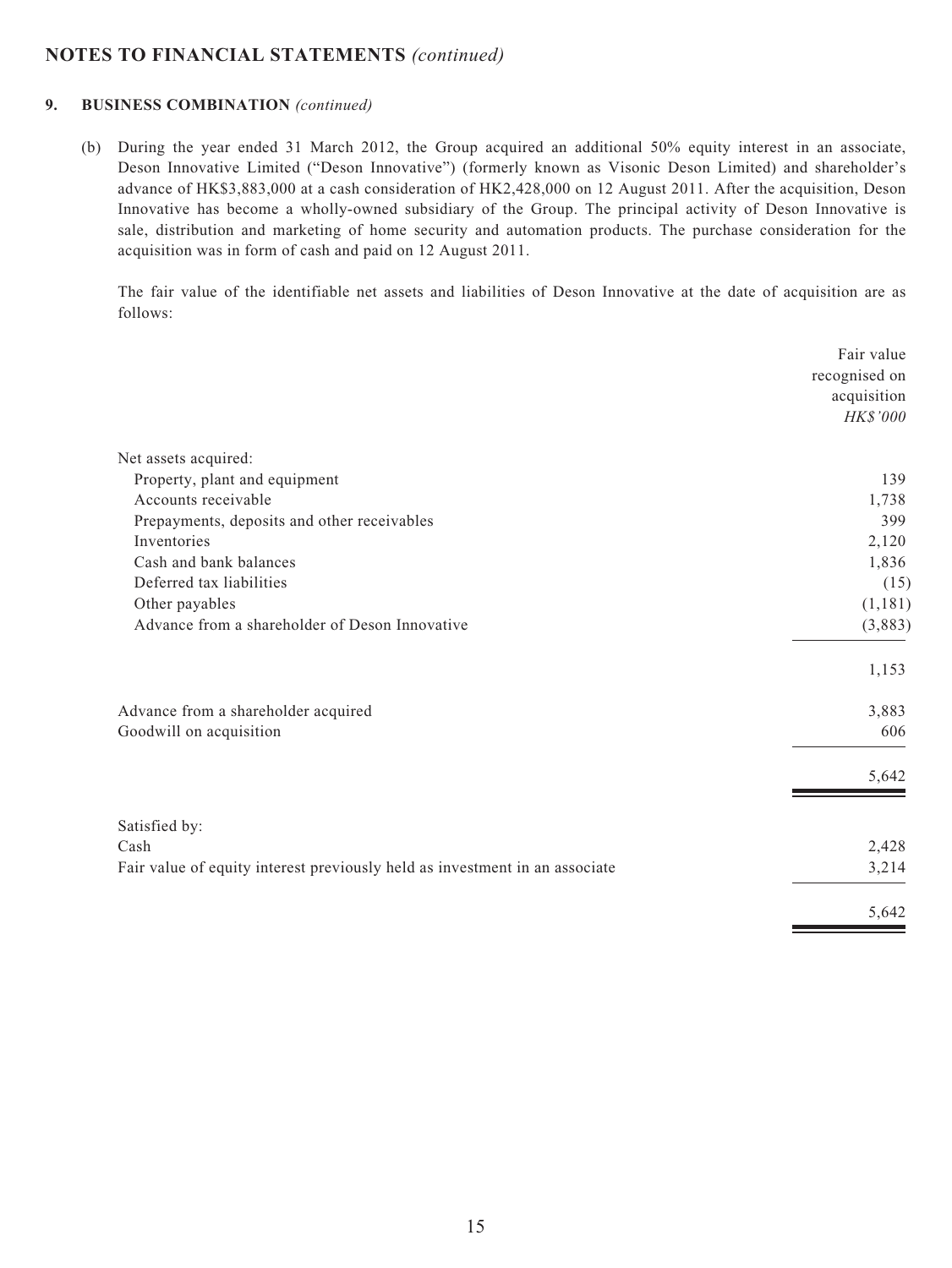#### **9. BUSINESS COMBINATION** *(continued)*

#### (b) *(continued)*

An analysis of net outflow of cash and cash equivalents in respect of the acquisition of a subsidiary is as follows:

|                                                                                           | <i>HK\$'000</i> |
|-------------------------------------------------------------------------------------------|-----------------|
| Cash consideration                                                                        | (2, 428)        |
| Cash and bank balances acquired                                                           | 1,836           |
| Net outflow of cash and cash equivalents included in cash flows from investing activities | (592)           |
|                                                                                           |                 |

Since the acquisition, Deson Innovative contributed HK\$6,427,000 to the Group's revenue and HK\$627,000 to the consolidated profit for the year ended 31 March 2012.

Had the combination taken place at the beginning of the prior year, the revenue of the Group and the profit of the Group for the prior year would have been HK\$820,701,000 and HK\$72,871,000, respectively.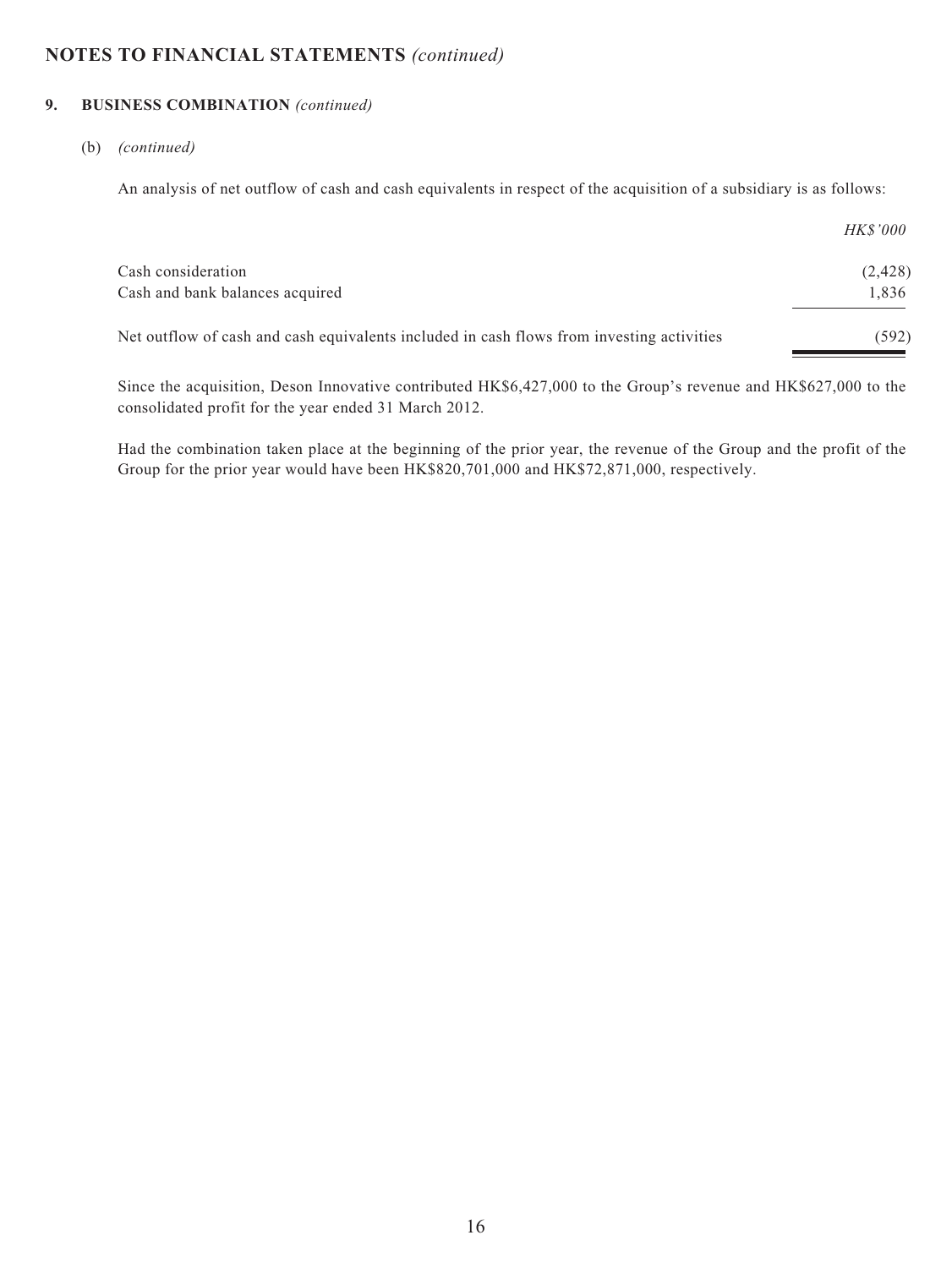### **DIVIDEND**

The Board of Directors recommends the payment of a final dividend of HK1.2 cents per share for the year ended 31 March 2013 (2012: HK1 cent per share) to shareholders whose names appear on the Registers of Members on Tuesday, 20 August 2013 subject to the approval of Shareholders at the forthcoming 2013 Annual General Meeting (the "2013 AGM").

Taking together with the interim dividend of HK1 cent per share paid on 31 December 2012, this will make a total dividend for the year ended 31 March 2013 of HK2.2 cents per share (2012: HK2 cents per share).

The proposed final dividend for the year is subject to the approval of the Company's shareholders at the 2013 AGM.

# **CLOSURE OF REGISTER OF MEMBERS**

The Register of Members of the Company will be closed from 16 August 2013 to 20 August 2013, both days inclusive, during which period no transfer of shares in the Company will be registered. In order to qualify for the proposed final dividend, all transfer of shares in the Company accompanied by the relevant share certificates must lodged with the Company's branch shares registrar in Hong Kong, Tricor Tengis Limited, at 26th Floor, Tesbury Centre, 28 Queen's Road East, Hong Kong not later than 4:30 p.m. on 15 August 2013.

# **MANAGEMENT DISCUSSION AND ANALYSIS**

# **BUSINESS REVIEW**

We are pleased to announce satisfactory result for the Group during the year under review. The Group's turnover for the year ended 31 March 2013 is the second highest in history and recorded at HK\$788,095,000, which represented a slight decrease of 4% as compared with last year. The net profit attributable to equity holders of the Company amounted to approximately HK\$49,135,000 representing a decrease of 32% as compared with last year, the drop is mainly due to in last year, approximately 53,000 square metres of section B of Phase II of Century Place, Kaifeng, PRC was completed and put to market, whereas in current year only approximately 14,000 square metres of section F of Phase II of Century Place, Kaifeng, PRC was completed and put to market, which leads to the 38% decrease in turnover of property development and investment segment as well as the drop in gross profit contribution. Also, last year the Group make a gain on disposal of an associate in the amount of HK\$6.5 million, no similar gain was generated in current year. Earning per share is approximately HK8.62 cents.

The Group's major business segment during the year comprises (i) construction as a main contractor and decoration, as well as the provision of electrical and mechanical ("E&M") engineering services; (ii) property development and investment; and (iii) trading of medical equipment and home security and automation products, and provision of related installation and maintenance services.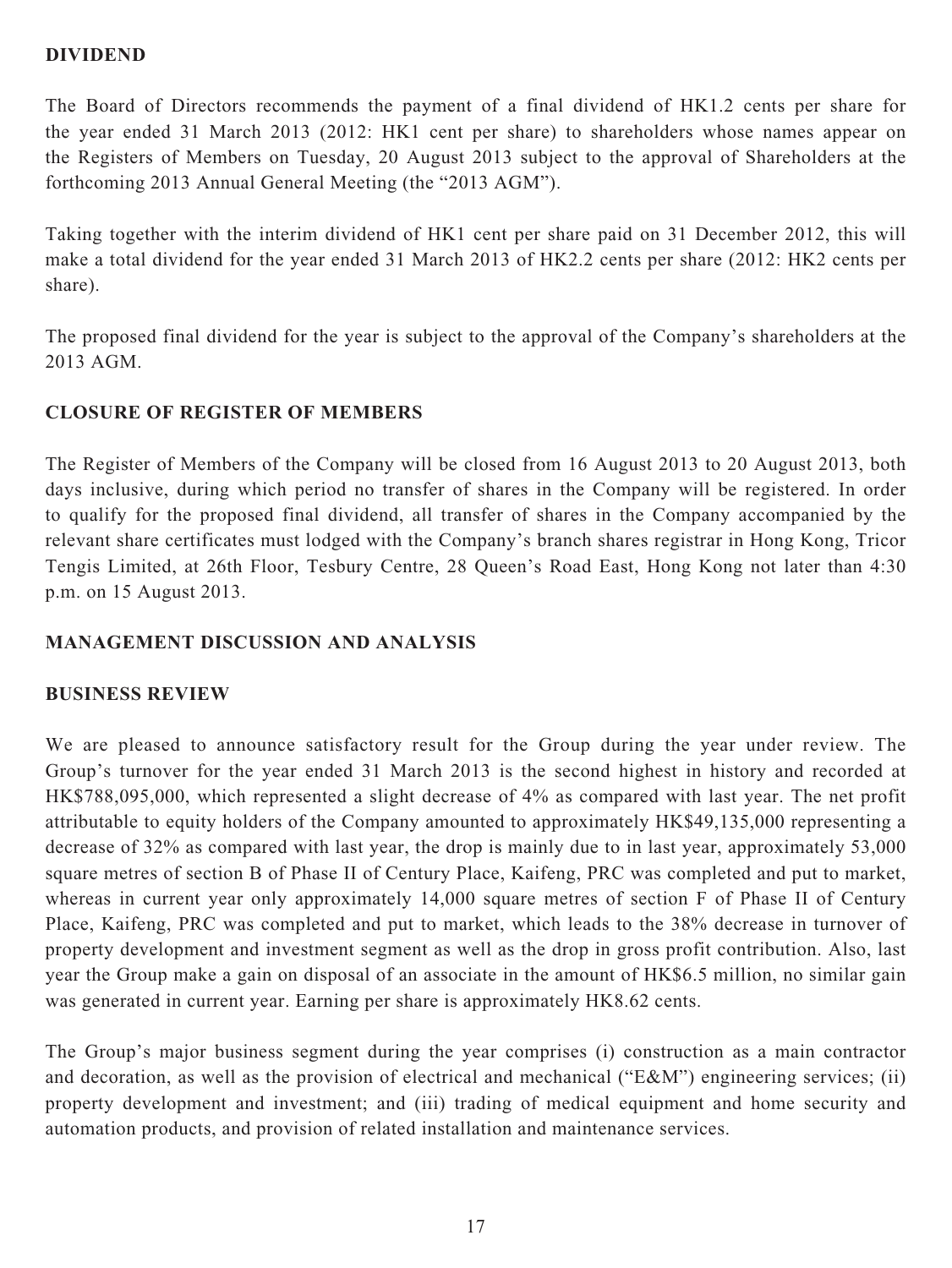During the year ended 31 March 2013, the Group completed or substantially completed projects such as main contractor for construction of three residential houses at Gough Road, the Peak, Hong Kong, design and build foundation works for residential houses at Stubbs Road, Hong Kong, biennial term contract for the maintenance and repair of, alternations and additions to, fire services installations for health services buildings in New Territories East Region, Hong Kong, fitting out works for Asia Society Hong Kong Center at Former Explosive Magazine at Justice Drive, Admiralty, Hong Kong, fitting out works for Prada shop at Hangzhou, Taiyuen and Hefei, PRC. In current year, despite the turnover generated from the property development and investment business decreased by 38% as compared to last year, segment operating profit generated from this business only decreased by 5% as compared to last year, this is mainly due to 24% of the area sold during the year are generated from commercial units, especially from section F of Phase II of Century Place, Kaifeng, PRC, which was completed in current year, whereas in last year, only 14% of the area sold are generated from commercial units. Since commercial units usually have a much higher gross profit margin than residential units, and the average selling price achieved for section F is higher than other sections' commercial units, so gross profit generated in current year remained high and did not drop as much as the decrease in turnover. Also, the Group earned more temporary rental income from the completed properties held for sales before sales is made, as a result, the operating profit generated from this segment is comparable with last year.

In September 2007, Asian Villas City Square was awarded one of the "Top 100 Best Property in China for year 2007 (third anniversary)". In May 2008, the Company was awarded one of the "Top 500 Most Influential Property Development Enterprise in China" for year 2008, by 2008 亞洲(博鰲)房地產領袖峰 會. In December 2009, the Company was awarded one of the "Chinese businessman top 500 in 2009" by 華商中國市場500強評選活動組委會.

### **FINANCIAL REVIEW**

### **Turnover**

For the year ended 31 March 2013, the Group's turnover is the second highest in history and recorded at HK\$788 million, decreased by 4% as compared to last year. The decrease was mainly due to in last year, approximately 53,000 square metres of section B of Phase II of Century Place was completed and available for sales, whereas in current year, only approximately 14,000 square metres of section F of Phase II of Century Place was completed and put to market, as such, the property development and investment segment's turnover decreased by 38%, despite of the drop, turnover generated from both construction and property development and investment segments remained high and both are the second highest in history. Turnover generated from construction contracting business, property development and investment business and other business amounted to approximately HK\$561 million, HK\$200 million, HK\$27 million respectively, which represent an increase by 18%, a decrease by 38% and an increase by 35% respectively as compared to last year.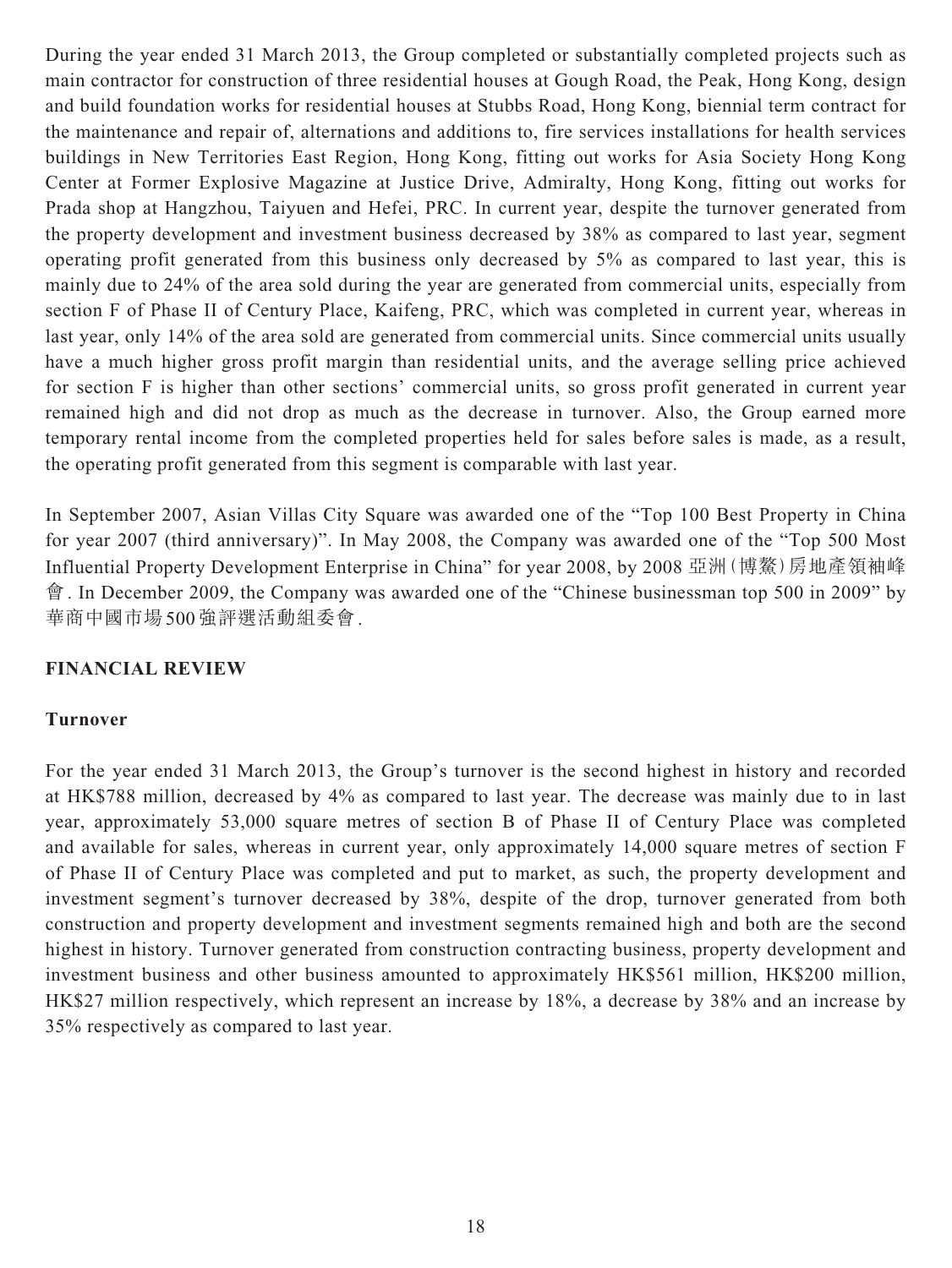### **Gross profit margin**

During the year ended 31 March 2013, the Group's gross profit margin was approximately 17%, down by 1% as compared to last year's 18%, this is mainly driven from the decrease in the percentage of turnover generated from the property development and investment segment over the total turnover, from last year's 39% to this year's 25%, where the gross profit margin of this segment generally have a much higher gross profit margin than the other main segment-construction contracting segment, as a result, the overall gross profit margin is slightly lower than last year.

### **Liquidity and financial resources**

As at 31 March 2013, the Group had total assets of HK\$1,683,797,000, which is financed by total liabilities, shareholders' equity and non-controlling interests of HK\$835,290,000, HK\$842,690,000 and HK\$5,817,000, respectively. The Group's current ratio at 31 March 2013 was 2.06 compared to 1.68 at 31 March 2012.

The gearing ratio for the Group is 18% (31 March 2012: 6%). It was calculated based on the non-current liabilities of HK\$189,321,000 (31 March 2012: HK\$50,757,000) and long term capital (equity and noncurrent liabilities) of HK\$1,037,828,000 (31 March 2012: HK\$820,855,000).

# **Capital expenditure**

Total capital expenditure for the year ended 31 March 2013 was approximately HK\$1,144,000, which are mainly used in the purchase of furniture and fixtures and office equipments.

# **Contingent liabilities**

At the end of the reporting date, there were no significant contingent liabilities for the Group.

### **Commitments**

At the end of the reporting date, there were no significant capital commitments for the Group.

### **Charges on group assets**

Assets with carrying value of HK\$626,146,000 were pledged as security for the Group's banking facilities.

### **Treasury policies**

The Director will continue to follow a prudent policy in managing its cash balances and maintain a strong and healthy liquidity to ensure that the Group is well placed to take advantage of growth opportunities for the business. In view of the expected development for the property development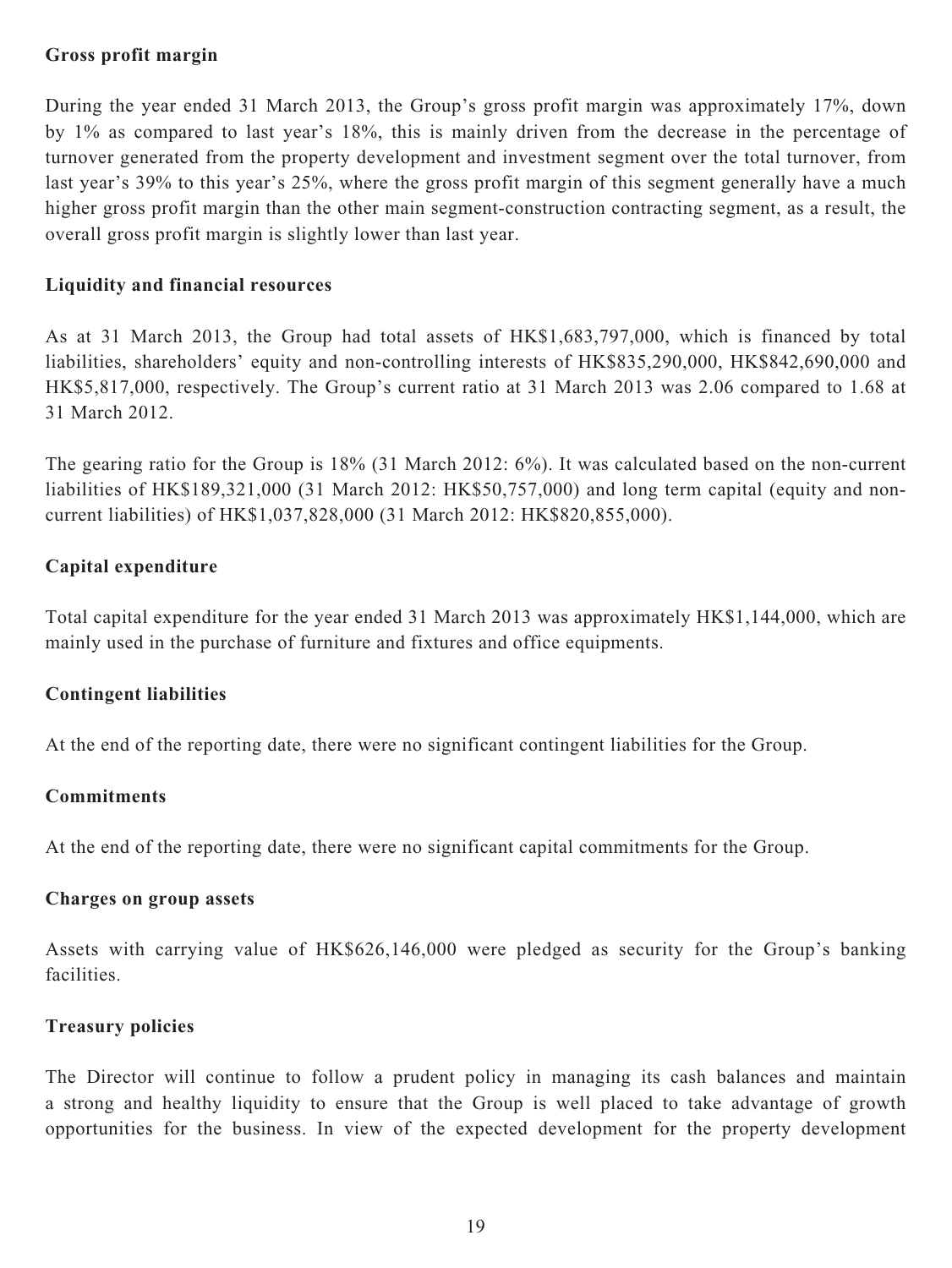project in Kaifeng, PRC, the Group will take consideration on the Renminbi fund planning to adequately finance this project. Interest for the current bank borrowings were mainly on floating rate basis and the bank borrowings were principally denominated in Hong Kong dollars and Renminbi, hence, there is no significant exposure to foreign exchange rate fluctuations.

# **Exchange risk exposure**

The Group's receivables and payables were denominated mainly in Hong Kong dollar and Renminbi. Since some of the Group's business are based in the PRC, the continuing appreciation of RMB inevitably increase the development cost and operating cost, however, the fluctuation in RMB is still mild for the time being and the PRC operation is naturally hedged by the future RMB receivables, therefore the management does not foresee any significant foreign currency exposure.

# **Event after the reporting period**

On 1 February 2013, Yew Siang Limited ("Yew Siang"), an indirect wholly owned subsidiary of the Company entered into an equity interests purchase agreement and a shareholder's loan assignment agreement with 成都恒托商貿有限公司 ("恒托"), an independent third party, in relation to the disposal to 恒托 of the entire issued share capital of 美格菲(成都)康體發展有限公司 ("美格菲"), a wholly owned subsidiary of Yew Siang, and the rights to a shareholder's loan due to Yew Siang from 美格菲. The total consideration of the disposal is RMB56,452,670.

The disposal constitutes a discloseable transaction for the Group and is subject to the notification and announcement requirements under the Listing Rules. The disposal was completed on 29 May 2013.

# **PROSPECT**

# **Construction business (including E&M works)**

The Group will uphold an on-going parallel development of its construction business (including building construction and E&M works) in both the PRC and Hong Kong. With its proven track records and adequate expertise in the main contracting business, the Group obtained "List of Approved Contractors for Public Works under Group C of the Building Category under Environment, Transport and Works Bureau of the HKSAR". Together with the license in Group II under the "Turn-key Interior Design and Fitting-out Works" under the "List of Approved Suppliers of Materials and Specialist Contractors for Public Works" and the 11 licenses held under the "List of Approved Suppliers of Materials and Specialist Contractors for Public Works under Environment, Transport and Works Bureau of the Government of the HKSAR", enables the Group to take an active part in the construction business development.

During the year, new projects such as main contractor for alteration and addition works for a factory building at Tsun Yip Street, Kwun Tong, Hong Kong, alteration and addition and fitting out works for Miu Miu shops at Peking Road, Tsim Sha Tsui, Hong Kong, triennial term contract for the maintenance and repair of alterations and additions to fire services installations for health buildings in New Territories region, Hong Kong, new school campus in Sai Kung for Hong Kong Academy, Hong Kong, were granted. As at the date of this announcement, the Group has contracts on hand with a total contract sum of over HK\$1,255 million.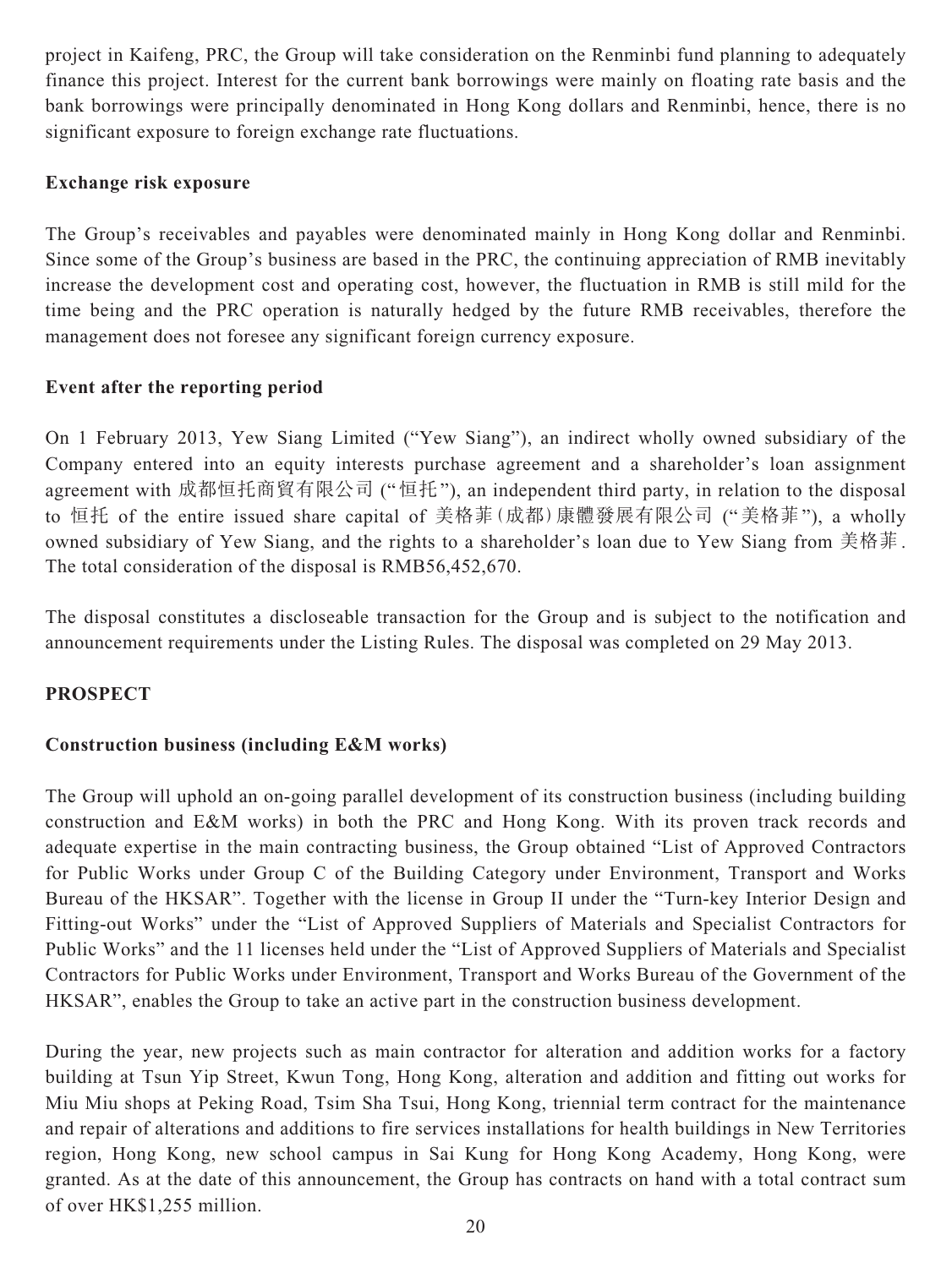## **Property development and investment**

On 9 June 2005, the Group has been granted the land use rights of a development site in Long Ting district of the city of Kaifeng. The Directors intend to develop a residential and commercial complex on the site with an estimated gross floor area of approximately 221,000 sq. metres. Up to now, gross floor area of 190,000 sq. metres had completed construction and the total sales contract sum achieved amounted to approximately RMB603 million. The remaining of the land is under construction, processing smoothly, and it is expected the construction will be completed by 2014.

On 16 February 2012, the Group has successfully won a bid for the acquisition of land use right of a residential and commercial site in the city of Kaifeng. The Directors intend to develop a residential and commercial complex on the site with an estimated gross floor area of approximately 104,000 sq. metres.

Although customer demand is affected by austerity measures posed by the Central Government and macro-economic uncertainties, property prices are not expected to decrease substantively. In anticipation of progressive appreciation of Renminbi as well as enormous domestic demand, the Board remains optimistic to the property market in Mainland China and the Group will continue to place emphasis on strengthening the property development and investment business, and may acquire additional land bank to richen its land reserve, specifically in the second and third tier cities in PRC which the market trend and growth potential is consistently increasing, however, the Group has no specific investment plan in relation to any particular project currently.

# **Trading of medical equipment and home security and automation products**

With rising affluence especially in Hong Kong and the major cities in PRC, the consumers' increasing health awareness, especially among higher-income urban consumers, continued to create higher demand for medical equipments, and our effort in trading of medical equipment should continue to pay off in terms of sales growth and market penetration in PRC. In the coming year, we will expand our distribution channels and introducing a broader range of products to spur sales growth.

Also, with the increasing safety awareness in Hong Kong and the major cities in PRC, we expect there will be high demand for wired and wireless security devices and systems, which are applicable to residential estates, commercial offices, shops, hotels, hospitals, museums and prisons.

The Global economy remains full of uncertainties especially the sovereign debt crisis in Europe and the fiscal cliff in the United States together with the tense geopolitical situation in East Asia, which generated concerns over the global economy. The tightening policies such as restrictions on home purchase as a part of its efforts to control inflation and maintain a stable and healthy economic growth, also caused certain negative impact on the mainland property market. However, it is expected the economy of the PRC will sustain a healthy growth, also, Hong Kong remains well positioned to benefit from the PRC's continuing growth and development, as such, the Group remains optimistic in the long run and has confidence in the growth momentum in the PRC and Hong Kong.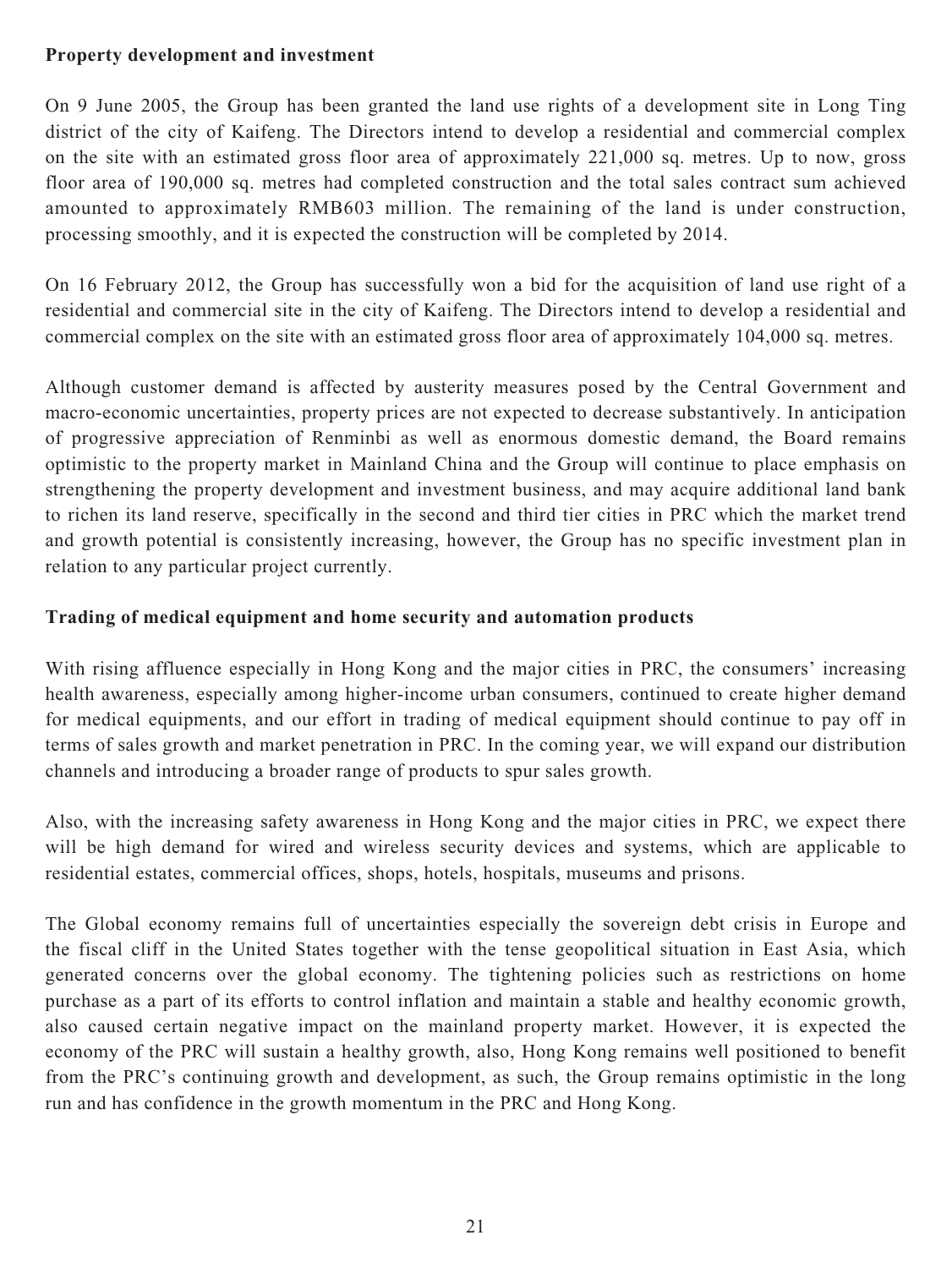The Group will continue to adopt efficacious cost management strategies and maintain tight credit control to cope with challenges and enhance competitiveness under the fluctuated operating environment.

# **HUMAN RESOURCES**

As at 31 March 2013, the Group has 128 employees, 13 of whom were based in the PRC. The total employee benefits expenses including directors' emoluments for the year under review amounted to HK\$41 million as compared to HK\$38 million in last year, the increase is mainly due to the increment under the yearly review in current year.

The remuneration policy and package of the Group's employees are reviewed and approved by the directors. Apart from pension funds, in order to attract and retain a high caliber of capable and motivated workforce, the Company offers discretionary bonus and share options to staff based on the individual performance and the achievements of the Company's targets.

# **CONTINUING CONNECTED TRANSACTIONS**

On 23 March 2011, the Group has entered into two tenancy agreements with 上海美格菲健身中心有 限公司 and Fitness Concept Limited, companies wholly-owned by Mr. Tjia Boen Sien, the Managing Director and Deputy Chairman and a substantial shareholder of the Company, for the leasing of two properties of the Group at Sichuan, PRC and Hong Kong. The two tenancy agreements are contracted for three years commencing 1 April 2011, and the monthly rent payable are RMB150,000 and HK\$25,500 respectively. During the year, the Group signed a sales and purchase agreement with an independent third party for the disposal of 100% shareholding interest in 美格菲(成都)康體發展有限公司, an indirect wholly owned subsidiary of the Group and hold the above mentioned properties at Sichuan, PRC, due to the disposal, the Group had early terminated the leasing arrangement with 上海美格菲健身中心有限 公司 commencing November 2012, and the rental income earned during the year ended 31 March 2013 from the above tenancy agreements were HK\$1,598,000 only.

Given that Mr. Tjia is the Managing Director and Deputy Chairman of the Company and has an approximately 48.44% equity interest in the Company at the time entering into the tenancy agreements, Mr. Tjia is a connected person of the Company within the meaning of the Listing Rules. The transactions therefore constitute connected transactions of the Company. As each of the applicable percentage ratios of the transactions was more than 2.5% but less than 25% and the total considerations involved were less than HK\$10,000,000, pursuant to Rule 14A.32 of the Listing Rules, the transactions were exempted from the independent shareholders' approval requirement and were only subject to the reporting and disclosure requirements of the Listing Rules. The transactions also constituted discloseable transactions for the Company under the Listing Rules.

The independent non-executive directors of the Company have reviewed the continuing connected transactions set out above and have confirmed that this continuing connected transactions were entered into (i) in the ordinary and usual course of business of the Group; (ii) on normal commercial terms or on terms no less favourable to the Group than terms available to independent third parties; and (iii) in accordance with the relevant agreements governing them on terms that are fair and reasonable and in the interests of the shareholders of the Company as a whole.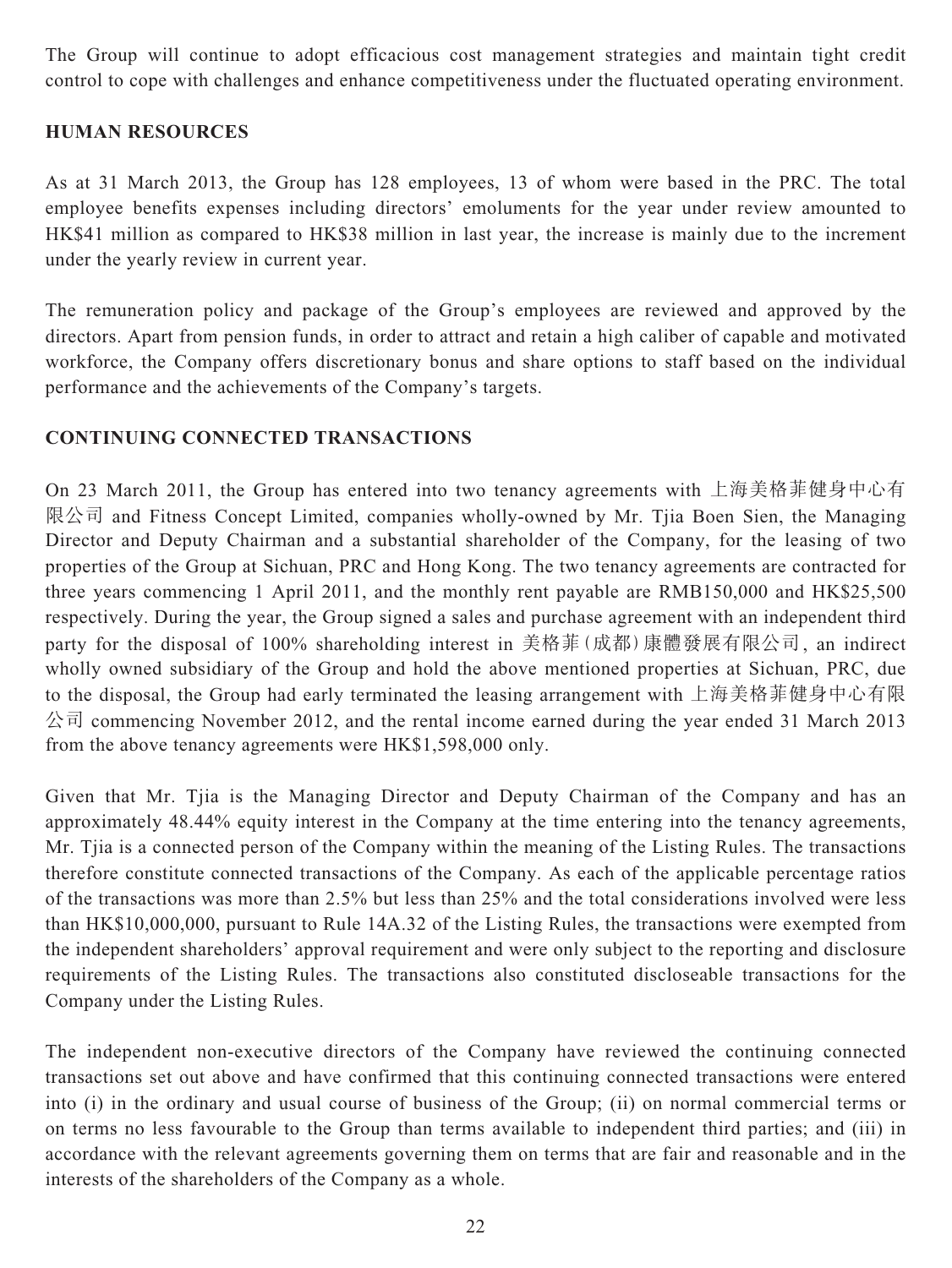# **PURCHASE, REDEMPTION OR SALE OF LISTED SECURITIES**

During the year ended 31 March 2013, the Company purchased certain of its shares on the Stock Exchange and these shares were subsequently cancelled by the Company. The Company considered that it is the best way of enhancing shareholder value and that it is in the best interest of the shareholders to return a substantial part of the surplus funds to them. The summary details of those transactions are as follows:

|                  | Number of                 |                | Price per share | <b>Total</b>    |
|------------------|---------------------------|----------------|-----------------|-----------------|
|                  | <b>Shares repurchased</b> | <b>Highest</b> | Lowest          | price paid      |
|                  |                           | HK\$           | HK\$            | <b>HK\$'000</b> |
| April 2012       | 825,000                   | 0.530          | 0.500           | 427             |
| <b>July 2012</b> | 625,000                   | 0.495          | 0.470           | 304             |
| August 2012      | 220,000                   | 0.480          | 0.460           | 103             |
| September 2012   | 160,000                   | 0.465          | 0.450           | 73              |
| October 2012     | 1,195,000                 | 0.500          | 0.455           | 576             |
| December 2012    | 830,000                   | 0.510          | 0.485           | 417             |
| February 2013    | 2,845,000                 | 0.640          | 0.550           | 1,739           |
| March 2013       | 5,250,000                 | 0.660          | 0.610           | 3,385           |
|                  | 11,950,000                |                |                 | 7,024           |

The repurchased shares were cancelled and an amount equivalent to the nominal value of these shares of HK\$1,195,000 was transferred from retained profits to the capital redemption reserve. The premium of HK\$5,829,000 paid on the repurchases shares and share repurchase expenses of HK\$56,000 were charged against the share premium account.

The purchase of the Company's shares during year ended 31 March 2013 was effected by the Directors, pursuant to the mandate from shareholders received at the last annual general meeting, with a view to benefiting shareholders as a whole by enhancing the net asset value per share and earnings per share of the Group.

Except as disclosed above, neither the Company, nor any of its subsidiaries purchased, redeemed or sold any of the Company's listed securities during the year ended 31 March 2013.

# **CORPORATE GOVERNANCE**

In the opinion of the Board, the Company has complied with most of the code provisions ("Code Provisions") as set out in the Code on Corporate Governance Practices ("CG Code") contained in Appendix 14 of the Rules Governing the Listing of Securities on the Stock Exchange ("Listing Rules") save for the deviation from the Code Provision A4.1, details of which are explained below. The Company regularly reviews its corporate governance practices to ensure that these continue to meet the requirements of the CG Code.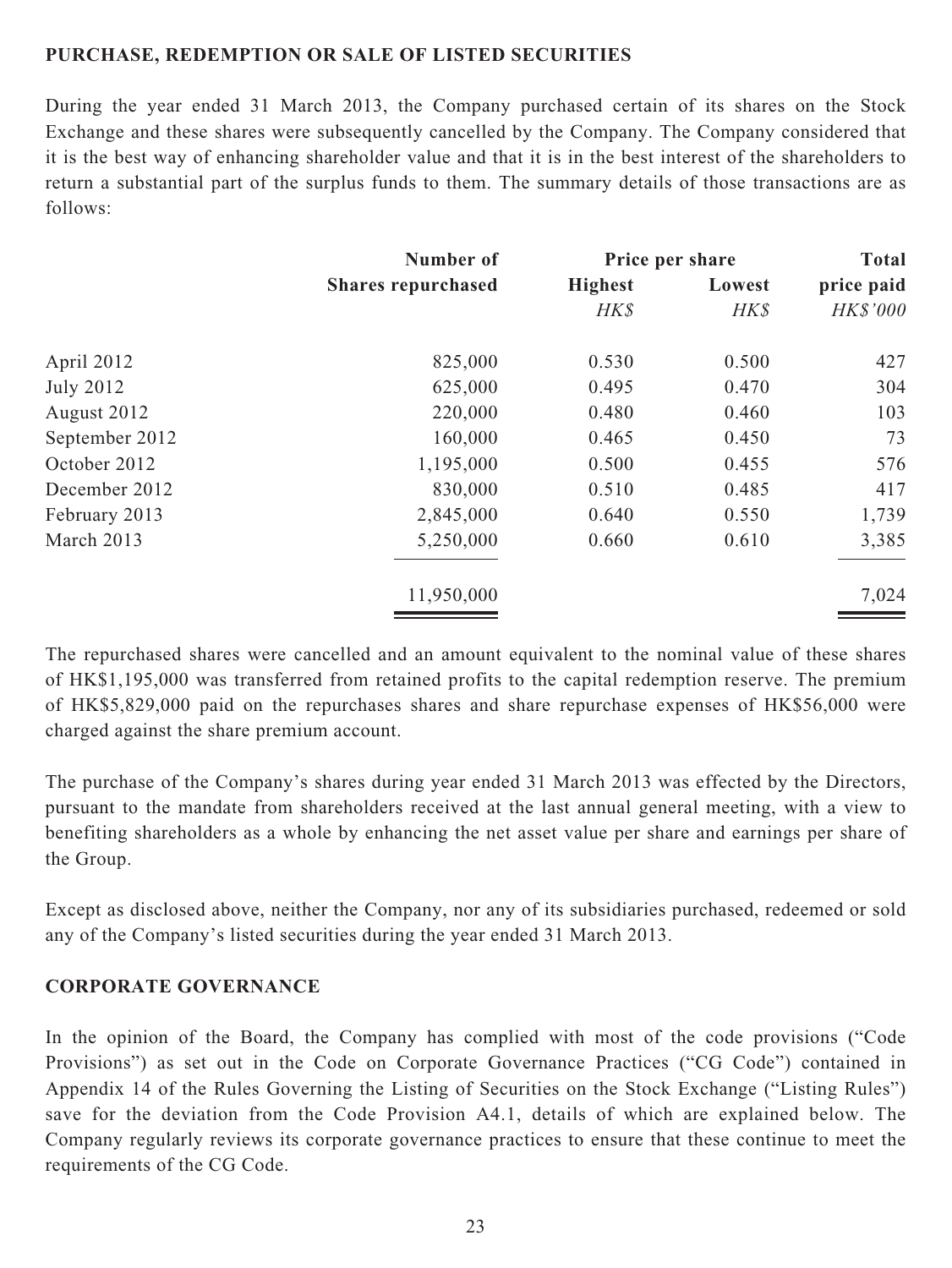# **Summary of deviation of the CG Code:**

# *Code Provision A4.1*

Code Provision A.4.1 stipulates that non-executive directors should be appointed for a specific term, subject to re-election.

The independent non-executive directors are not appointed for a specific term. However, all nonexecutive directors are subject to the retirement and rotation once every three years in accordance with the Company's Bye-Laws. As such, the Board considers that sufficient measures have been taken to ensure that the Company's corporate governance practices are comparable with those in the Code.

# **MODEL CODE FOR SECURITIES TRANSACTIONS**

The Company has adopted the Model Code for Securities Transactions by Directors of Listed Issuers (the "Model Code") as set out in Appendix 10 to the Listing Rules.

Specific enquiry has been made of all the directors and the directors have confirmed that they have complied with the Model Code throughout the year ended 31 March 2013.

The Company has adopted the same Model Code for securities transactions by employees who are likely to be in possession of unpublished price-sensitive information of the Company.

No incident of non-compliance of the Model Code by the relevant employees was noted by the Company.

# **AUDIT COMMITTEE**

The Company has an audit committee which was established in accordance with the requirements of the CG Code for the purpose of reviewing and providing supervision over the Group's internal controls, risk management and financial reporting matters including the review of the annual results for the year ended 31 March 2013, and adequacy of resources and qualifications of the Company's accounting staff. The audit committee comprise of three independent non-executive directors of the Company, namely Dr. Ho Chung Tai, Raymond, Mr. Siu Man Po and Mr. Wong Shing Kay, Oliver. Mr. Wong Shing Kay, Oliver is the Chairman of the committee.

# **NOMINATION COMMITTEE**

The Company has a nomination committee which was established in accordance with the requirements of the CG Code for the purpose of reviewing the Board composition and identifying and nominating candidates for appointment to the Board such that it has the relevant blend of skills, knowledge and experience. The nomination committee currently comprises two executive Directors, namely Mr. Tjia Boen Sien, Mr. Wang Jing Ning, and three independent non-executive Directors, namely Dr. Ho Chung Tai, Raymond, Mr. Siu Man Po and Mr. Wong Shing Kay, Oliver. Mr. Wong Shing Kay, Oliver is the Chairman of the committee.